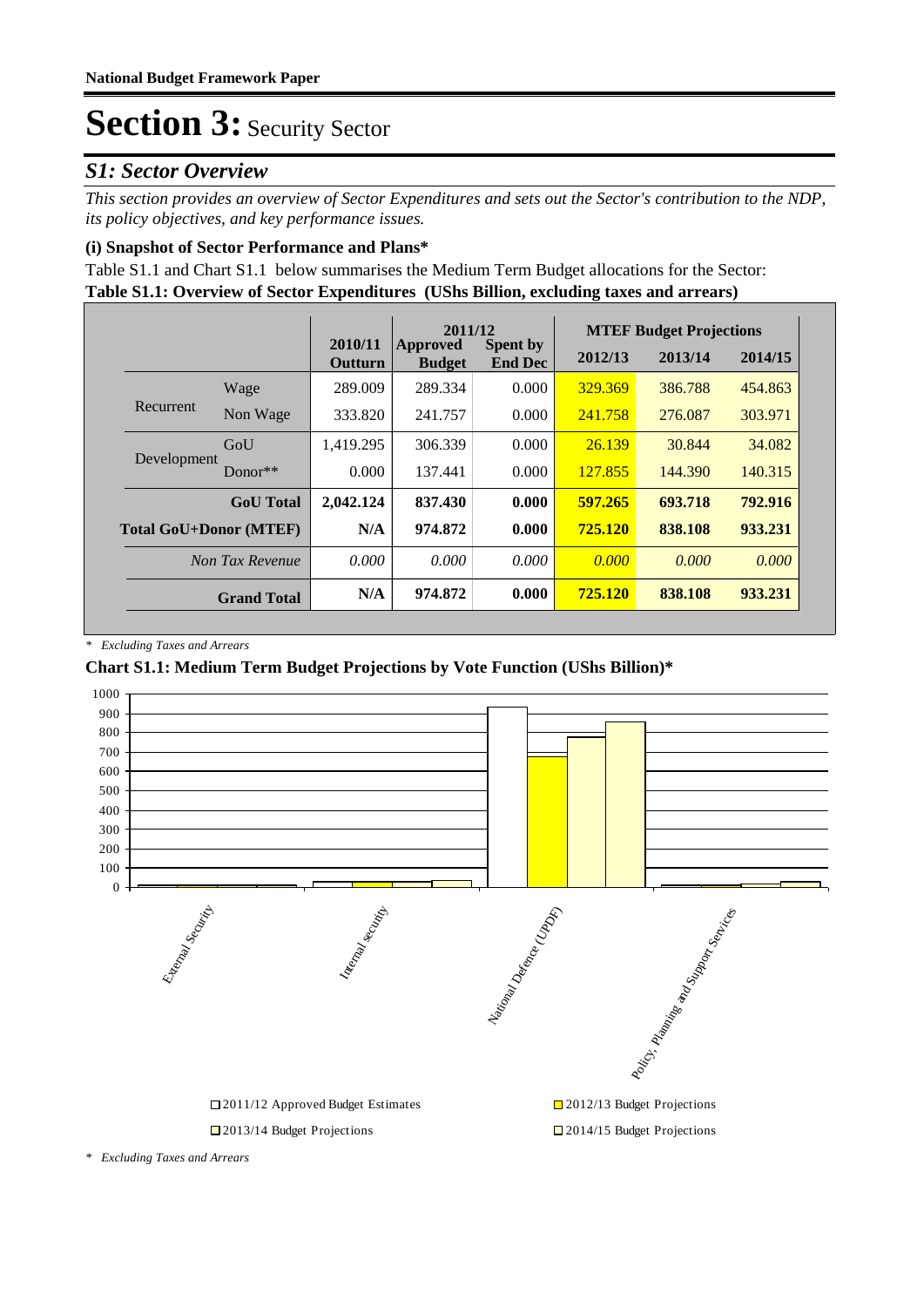#### **(ii) Sector Contributions to the National Development Plan**

The mandate of Security sector is to ensure a secure and sustainable environment that enables national development by containing any potential security threats. The sector contribution to the National Development Plan (NDP) can be traced through the link between the three sector outcomes and the NDP objectives. The NDP strategies and interventions have guided a careful selection of key sector outputs through which funding is channeled towards achievement of security sector outcomes. The link is given as follows:

For a stable peaceful nation, the NDP suggests that security sector should provide and ensure internal security by strengthening early warning mechanisms and joint boarder security coordination. Accordingly, he sector should therefore undertake to gather, analyze and disseminate information to fully functional levels; hold joint boarder meetings to ensure better coordination and agreements on various issues; carry out routine boarder surveillance and prepare regular reports for action.

In relation to Effective, Efficient and Credible Security Capacity that readily addresses External and Internal threats, the NDP suggests development of improved security infrastructure and improvement of force welfare as key objectives. To achieve this, the sector will have to improve on provision of health services to UPDF staff; pension and gratuity management, developing engineers' corps for social services infrastructure within the sector; and developing the SACCO and Defence forces duty free shop. Specific interventions here include: institution of a review and implementation of improved remuneration; validation of pension and gratuity arrears; development and institution of a social security framework for the sector; operationalisation of defence forces duty free shop; increase capitalization in defence SACCOS; undertake targeted recruitment and training of professionals for development of infrastructure within the sector.

In order to enhance security sector's contributory role in the stability of the African region, the NDP suggests enhancement of sector capabilities through enhancement of human resource development within the sector and strengthening defence alliances and diplomacy. In this regard, the sector will have to continue recruiting and training of soldiers according to capacity needs and attrition plans; participate in negotiations and operationalisation of MoUs, Protocols and treaties; carry out joint research at both national and regional levels; and train and deploy defence attachés to facilitate execution of multiple tasks.

The sector's performance towards achievement of NDP objectives will be assessed against its performance in achievement of sector outcomes.

#### **(iii) Medium Term Sector Policy Objectives**

The sector objectives which guide medium term outputs and resource allocations are:

*-To defend the sovereignty and territorial integrity of Uganda;*

*-To strengthen and build strategic security Capacity to address both internal and external threats; - To Provide intelligence and security support for preventing/mitigating threats to/against national* 

*stability and security*

*-To Participate in regional and International Peace support Operations.*

*-To support regional and continental integration through the East African Community (EAC) and the African Union (AU)*

#### **(iv) Summary of Sector Performance**

The status of the sector in terms of its three priority sector outcomes is set out below:

Outcome 1: Stable, Peaceful and secure nation.

The sector registered successful completion of most of the planned activities for the FY and has continued to focus on primarily protecting the country's sovereignty and territorial integrity thereby ensuring a peaceful and stable nation. The sector contributed to Peaceful pre and post February 2011 general elections, continued with the disarmament programme in Karamoja region which has led to increased stability and economic development.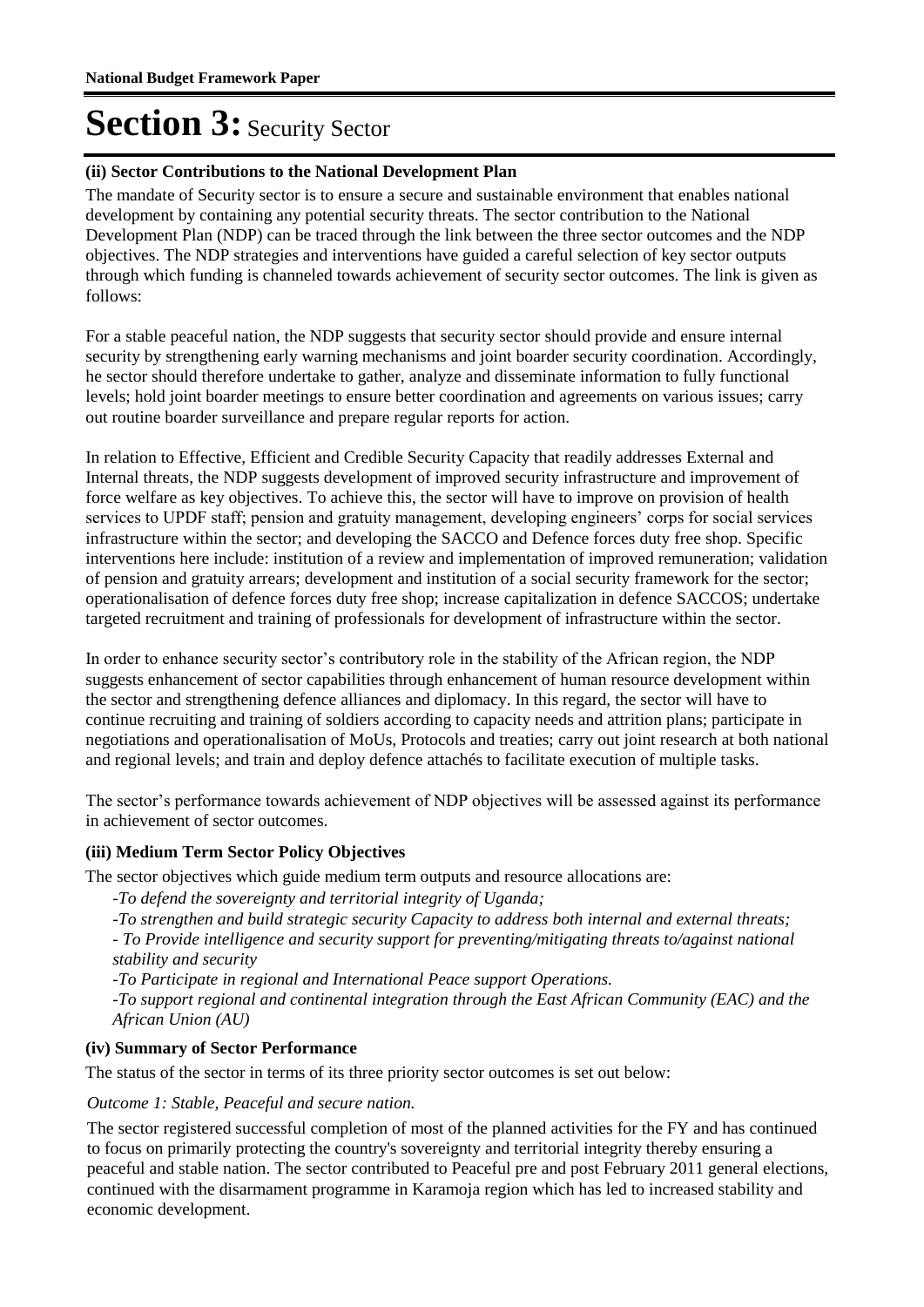Outcome 2: Effective, efficient and credible security capacity that readily addresses internal and external *threats.*

Vigilance has continued to be observed following signals of terror related attacks on the country. This was achieved by collection of foreign and internal intelligence data through technical and human means, training and retraining of personnel

#### Outcome 3: Contributory role in the stability of the African region and UN member states

The sector has continued to play its contributory role in Somalia through AMISOM. Together with Burundi and other contributing stakeholders, Mogadishu was liberated. The joint operations by the Government of Southern Sudan, DRC and Central African Republic have been successful.

### *S2: Sector Performance and Plans to Improve Sector Outcomes*

*This section describes past performance and plans to improve sector outcomes. For each outcome it sets out outcome indicators, key sector outputs and actions to improve sector performance. It then sets out analysis of the efficiency of sector allocations and major capital investments.*

#### **(i) Outcome 1: Stable, Peaceful and secure nation.**

#### *Status of Sector Outcomes*

The table below sets out the status of sector outcomes in terms of key sector outcome indicators.

| <b>Table S2.1: Sector Outcome Indicators</b>                              |                    |                |                             |  |  |  |  |
|---------------------------------------------------------------------------|--------------------|----------------|-----------------------------|--|--|--|--|
| Outcome 1: Stable, Peaceful and secure nation.                            |                    |                |                             |  |  |  |  |
| <b>Outcome and Outcome Indicator</b>                                      | <b>Baseline</b>    | 2012/13 Target | <b>Medium Term Forecast</b> |  |  |  |  |
| Number of armed groups involved in cross Border<br>armed conflicts        | 2(2010)            |                | 0(2012)                     |  |  |  |  |
| Negative players within and outside the country                           | 0(2010)            |                | 0(2012)                     |  |  |  |  |
| Level of security for people and property (National<br>security level)    | 80 (2010)          | 90             | 100(2012)                   |  |  |  |  |
| Capacity of security for people and property<br>(National security level) | Strong $(2010/11)$ | <b>Strong</b>  | Strong (2012/13)            |  |  |  |  |
| Capacity of Negative players within and outside the<br>country            | Weak (2010/11)     | <b>Weak</b>    | Weak $(2012/13)$            |  |  |  |  |
| Capacity of armed groups involved in cross Border<br>armed conflicts      | Weak (2010/11)     | <b>Weak</b>    | Weak $(2012/13)$            |  |  |  |  |

#### *Performance for the first half of the 2011/12 financial year*

The sector registered successful completion of most of the planned activities for the FY and has continued to focus on primarily protecting the country's sovereignty and territorial integrity thereby ensuring a peaceful and stable nation. The sector contributed to Peaceful pre and post February 2011 general elections, continued with the disarmament programme in Karamoja region which has led to increased stability and economic development.

#### **Table S2.2: Key 2012/13 Outputs Contributing to the Sector Outcome\***

| Outcome 1: Stable, Peaceful and secure nation.  |                                                      |                                                                      |                                                                 |  |  |  |  |
|-------------------------------------------------|------------------------------------------------------|----------------------------------------------------------------------|-----------------------------------------------------------------|--|--|--|--|
| <i>Vote, Vote Function</i><br><b>Key Output</b> | <b>Approved Budget and</b><br><b>Planned outputs</b> | 2011/12<br><b>Spending and Outputs</b><br><b>Achieved by End Dec</b> | 2012/13<br><b>Proposed Budget and</b><br><b>Planned Outputs</b> |  |  |  |  |
| Vote: 001 Office of the President               |                                                      |                                                                      |                                                                 |  |  |  |  |
| Vote Function: 1111 Internal security           |                                                      |                                                                      |                                                                 |  |  |  |  |
| <b>Output: 111101</b>                           | <b>Collection of Internal intelligence</b>           |                                                                      |                                                                 |  |  |  |  |
|                                                 |                                                      |                                                                      |                                                                 |  |  |  |  |
|                                                 |                                                      |                                                                      |                                                                 |  |  |  |  |
|                                                 |                                                      |                                                                      |                                                                 |  |  |  |  |
|                                                 |                                                      |                                                                      |                                                                 |  |  |  |  |
|                                                 |                                                      |                                                                      |                                                                 |  |  |  |  |
|                                                 |                                                      |                                                                      |                                                                 |  |  |  |  |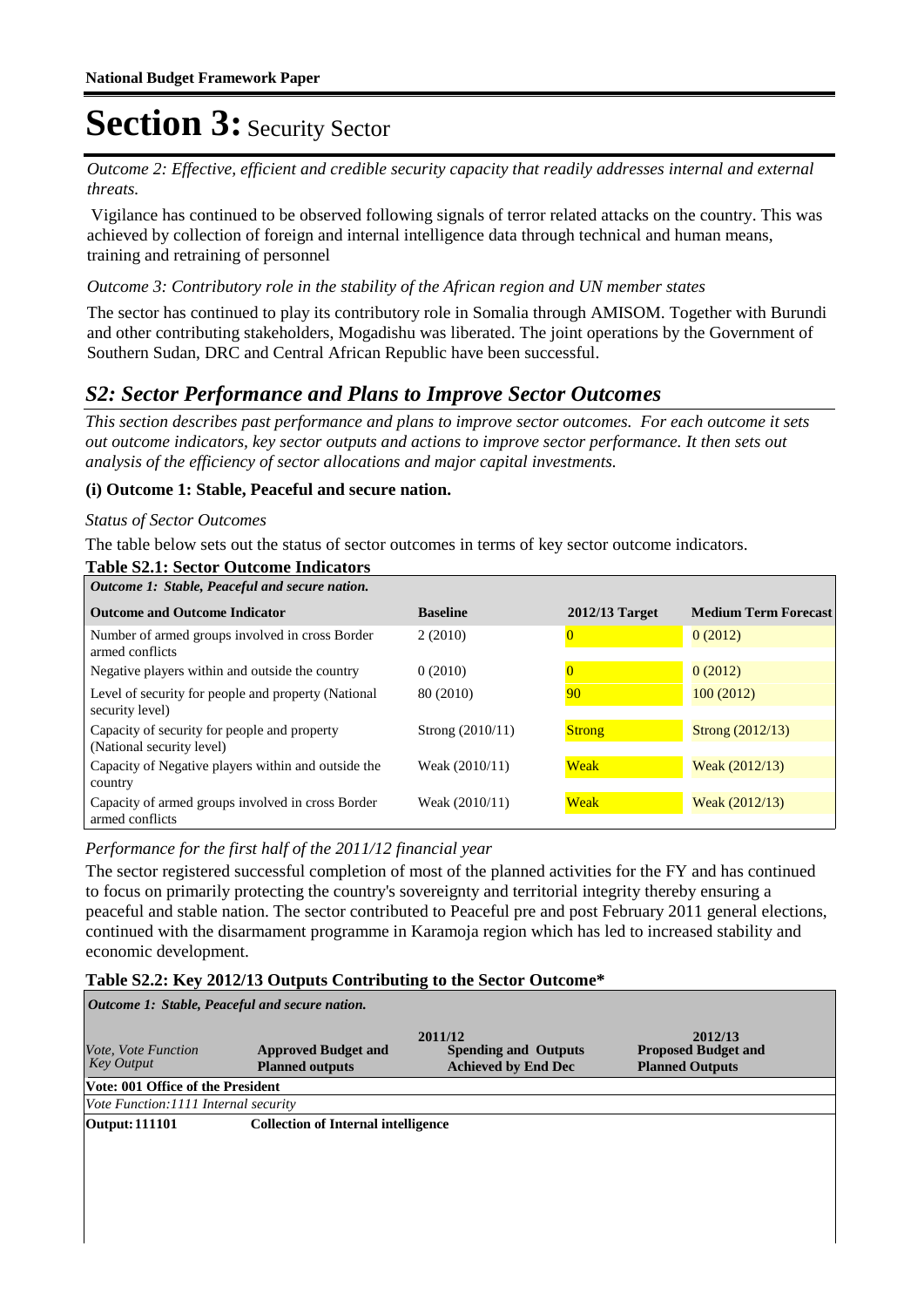**Spending and Outputs Achieved by End Dec Approved Budget and Planned outputs Proposed Budget and Planned Outputs 2011/12** *Vote, Vote Function Key Output* **2012/13** *Outcome 1: Stable, Peaceful and secure nation.* 208 intelligence reports 104 intelligence reports **Daily/ Weekly/ Monthly** Security and intelligence reports generated & remitted. *Output Cost (UShs bn): 22.924 0.000 22.924 Description of Outputs: Performance Indicators:* No of ISO staff trained 200 200 100 200 200 Level of technical intelligence collected Good Good Good Level of human intelligence collected Good Good Good **Vote: 004 Ministry of Defence** *Vote Function:1101 National Defence (UPDF)* **Output: 110102 Logistical support** Logistics procured and delivered to quality, quantity and time;Aircrafts refurbished, maintained and operated. -Food stuffsworth 22,012,448,938/= were procured to feed inmates, Escorts, patients, medical staff, special activities,training schools, and students in UPDF formal schools reflecting 118% of the annual food stuff budget Logistics procured and delivered to quality, quantity and time;Aircrafts refurbished, maintained and operated. *Output Cost (UShs bn): 63.190 0.000 81.796 Description of Outputs: Performance Indicators:* Value of uniforms procured 11.509 5.6 5.6 11.509 Value of litres of fuel procured and supplied 10.333 18.3 18.3 10.304 Value of food procured and supplied 18.817 22.01 18.895 **Output: 110104 Classified UPDF support/ Capability consolidation** Assorted Strategic weapon systems acquired Assorted Strategic weapon systems worth 61.1bn/= acquired and 3.1 bn for information gathering - Assorted Strategic weapon systems acquired and Information gathered *Output Cost (UShs bn): 408.657 0.000 128.457 Description of Outputs: Performance Indicators:* Spending on defence equipment, delivered to time, quality and cost (Ushs bn) 127.971 64.2 **127.971 Output: 110105 Force welfare**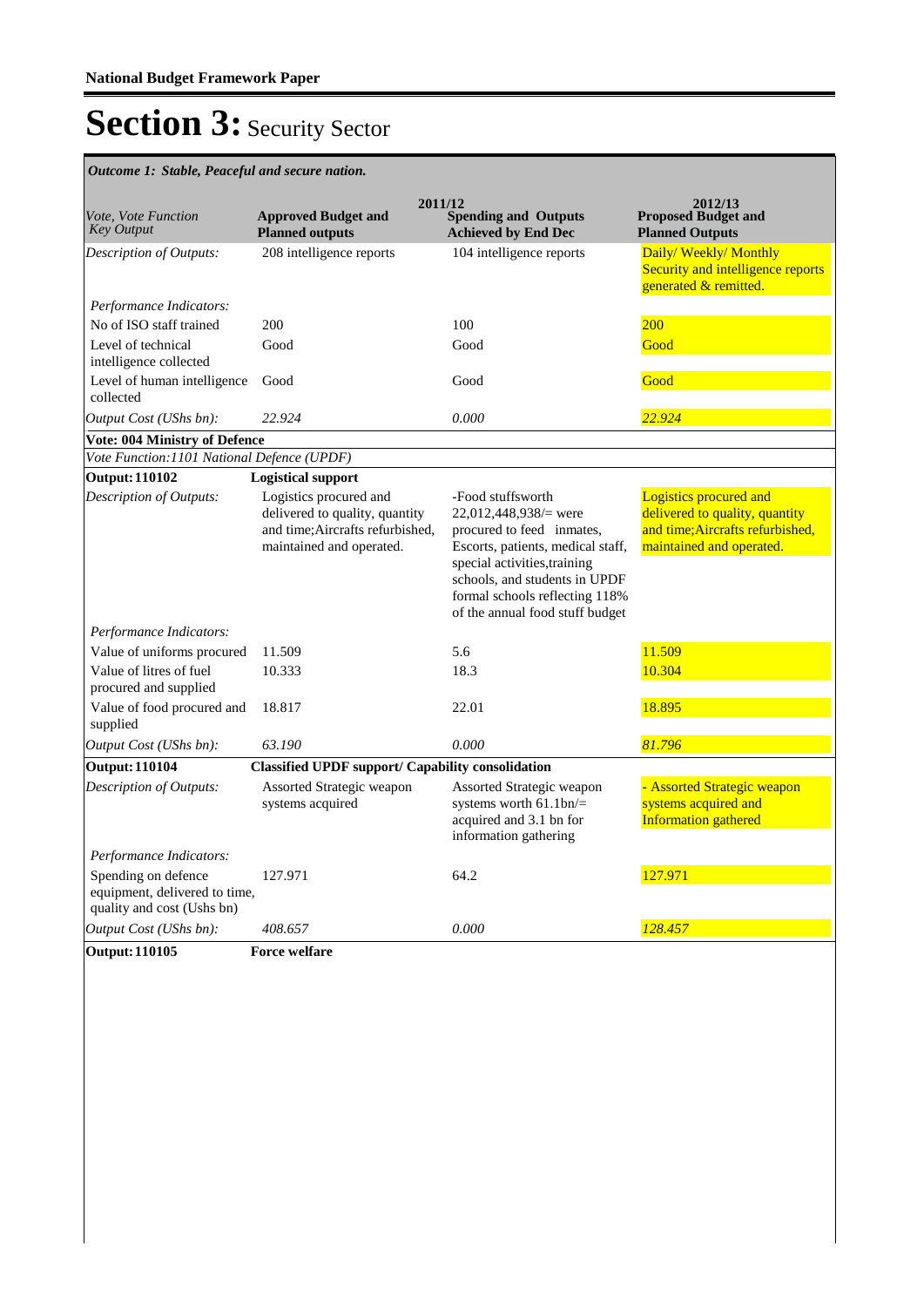*Outcome 1: Stable, Peaceful and secure nation.*

| Vote, Vote Function<br><b>Key Output</b>                              | 2011/12<br><b>Approved Budget and</b><br><b>Planned outputs</b>                                                                                                                                                                                                                                 | <b>Spending and Outputs</b><br><b>Achieved by End Dec</b>                                                             | 2012/13<br><b>Proposed Budget and</b><br><b>Planned Outputs</b>                                                                                                                                                                                                       |
|-----------------------------------------------------------------------|-------------------------------------------------------------------------------------------------------------------------------------------------------------------------------------------------------------------------------------------------------------------------------------------------|-----------------------------------------------------------------------------------------------------------------------|-----------------------------------------------------------------------------------------------------------------------------------------------------------------------------------------------------------------------------------------------------------------------|
| Description of Outputs:                                               | Pay salaries on time; Pay<br>allowances; Provide medicare<br>including the medical Insurance required drugs and sundries;<br>scheme to UPDF; Welfare<br>projects (SACCO, Army Shop,<br>UPDF spouses); Formal<br><b>Education programmes</b><br>undertaken;Implement annual<br>medical workplan. | Salaries of troops were paid on<br>time; NMS delivered the<br>Formal Education was provided Defence Forces Shop, UPDF | Pay salaries on time; Pay<br>allowances; Provide medicare;<br>- Welfare projects (WaSACCO,<br>spouses) implemented; Formal<br><b>Education programmes</b><br>implemented, Pension and<br>gratuity for troops processed,<br>Decent burials provided for the<br>troops. |
| Performance Indicators:<br>Salaries paid by 28th of each Yes<br>month |                                                                                                                                                                                                                                                                                                 | Yes                                                                                                                   | <b>Yes</b>                                                                                                                                                                                                                                                            |
| Required % of med-care<br>services accessible to UPDF<br>soldiers     | 8.692                                                                                                                                                                                                                                                                                           | 65                                                                                                                    | 65                                                                                                                                                                                                                                                                    |
| No. of children enrolled in<br>UPDF formal schools.                   | 41179                                                                                                                                                                                                                                                                                           | 41179                                                                                                                 | 41179                                                                                                                                                                                                                                                                 |
| Output Cost (UShs bn):                                                | 412.009                                                                                                                                                                                                                                                                                         | 0.000                                                                                                                 | 423.669                                                                                                                                                                                                                                                               |
| <b>Output: 110106</b>                                                 | Train to enhance combat readiness                                                                                                                                                                                                                                                               |                                                                                                                       |                                                                                                                                                                                                                                                                       |
| <b>Description of Outputs:</b>                                        | UPDF training programme<br>Implemented; Pilots and other<br>technical staff trained in Airforce Qtr of the FY; Pilots and other                                                                                                                                                                 | UPDF training programme was<br>Implemented in the 1st and 2nd<br>technical staff were also trained<br>in Airforce     | <b>UPDF</b> training programme<br>Implemented. The courses are<br>specialised, advanced, basic and<br>leadership courses. Pilots and<br>other technical staff trained in<br>Airforce                                                                                  |
| Performance Indicators:                                               |                                                                                                                                                                                                                                                                                                 |                                                                                                                       |                                                                                                                                                                                                                                                                       |
| Number of Leadership<br>Courses undertaken                            |                                                                                                                                                                                                                                                                                                 | 3                                                                                                                     | 3                                                                                                                                                                                                                                                                     |
| Number of Basic Courses<br>undertaken                                 |                                                                                                                                                                                                                                                                                                 | 4                                                                                                                     | 4                                                                                                                                                                                                                                                                     |
| Number of Advanced<br>Courses undertaken                              |                                                                                                                                                                                                                                                                                                 | 5                                                                                                                     | 5                                                                                                                                                                                                                                                                     |
| Number of Specialised<br>Courses undertaken                           |                                                                                                                                                                                                                                                                                                 | 8                                                                                                                     | 8                                                                                                                                                                                                                                                                     |
| No. of UPDF personnel<br>trained and retrained                        |                                                                                                                                                                                                                                                                                                 | 3221                                                                                                                  | 6000                                                                                                                                                                                                                                                                  |
| Output Cost (UShs bn):                                                | 13.305                                                                                                                                                                                                                                                                                          | 0.000                                                                                                                 | 13.352                                                                                                                                                                                                                                                                |
| <b>Vote: 159 External Security Organisation</b>                       |                                                                                                                                                                                                                                                                                                 |                                                                                                                       |                                                                                                                                                                                                                                                                       |
| Vote Function:1151 External Security                                  |                                                                                                                                                                                                                                                                                                 |                                                                                                                       |                                                                                                                                                                                                                                                                       |
| <b>Output: 115101</b>                                                 | Foreign intelligence data collection                                                                                                                                                                                                                                                            |                                                                                                                       |                                                                                                                                                                                                                                                                       |
| Description of Outputs:                                               | Prevent Insurgency, Provide<br>quality timely intelligence<br>reports, Provide economic<br>intelligence, Infiltrate and<br>prevent Terrorism, Mentain staff Somalia under AMISOM<br>under AMISOM in<br>Somalia, Increase foreign<br>deployments                                                 | Provided intelligence<br>reports, Prevented political<br>subversion, Monitored ADF and<br>LRA.Mentained staff in      | <b>Counter terrorism</b><br>threats, Prevent<br>Insurgency, Mentain staff under<br><b>AMISOM, Prevent threats to the</b><br>oil industry, Reduce organised<br>crime                                                                                                   |
| Performance Indicators:                                               |                                                                                                                                                                                                                                                                                                 |                                                                                                                       |                                                                                                                                                                                                                                                                       |
| Technical intelligence data<br>collected                              | yes                                                                                                                                                                                                                                                                                             | Yes                                                                                                                   | yes                                                                                                                                                                                                                                                                   |
| Human intelligence data<br>collected                                  | yes                                                                                                                                                                                                                                                                                             | Yes                                                                                                                   | yes                                                                                                                                                                                                                                                                   |
| Output Cost (UShs bn):                                                | 3.774                                                                                                                                                                                                                                                                                           | 0.000                                                                                                                 | 3.774                                                                                                                                                                                                                                                                 |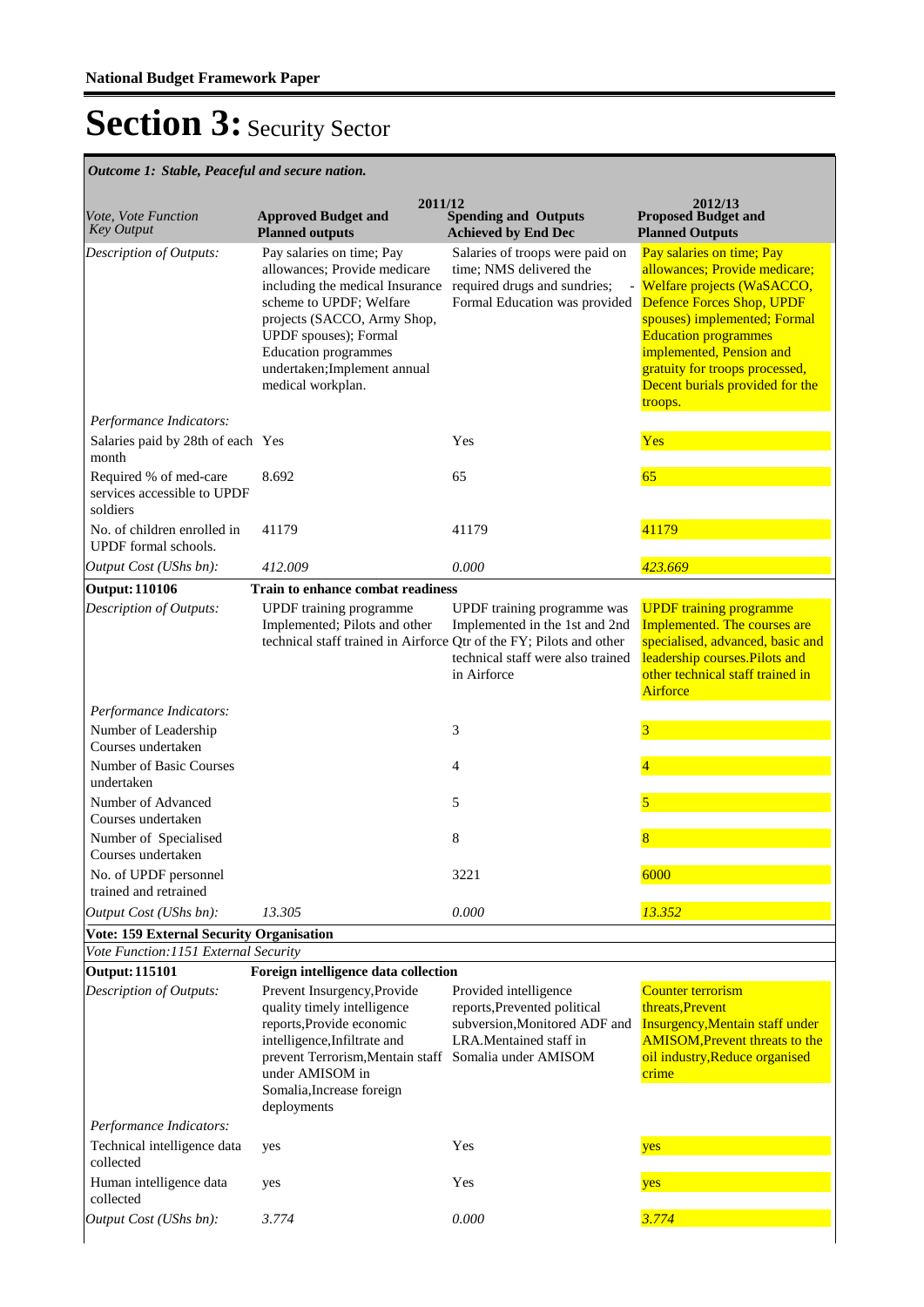| Outcome 1: Stable, Peaceful and secure nation.  |                                                                                                                               |                                                                                                                                                                  |                                                                                                                       |  |  |  |
|-------------------------------------------------|-------------------------------------------------------------------------------------------------------------------------------|------------------------------------------------------------------------------------------------------------------------------------------------------------------|-----------------------------------------------------------------------------------------------------------------------|--|--|--|
| <i>Vote, Vote Function</i><br><b>Key Output</b> | <b>Approved Budget and</b><br><b>Planned outputs</b>                                                                          | 2011/12<br><b>Spending and Outputs</b><br><b>Achieved by End Dec</b>                                                                                             | 2012/13<br><b>Proposed Budget and</b><br><b>Planned Outputs</b>                                                       |  |  |  |
| <b>Output: 115102</b>                           | Analysis of external intelligence information                                                                                 |                                                                                                                                                                  |                                                                                                                       |  |  |  |
| Description of Outputs:                         | Provide timely and reliable<br>ihuman integence, monitor and<br>curtail terrorism, Provide<br>techical integence information. | Neutralised terrorism especially<br>Alshabab terror<br>threats, Provided techinical<br>intelligence<br>information, Countered<br>Espionage, Countered threats to | <b>ProvidE</b> techical intelligence<br>reports, Carry out special<br>operations, Curtail Alshabab<br>terror threats. |  |  |  |
| Performance Indicators:                         |                                                                                                                               |                                                                                                                                                                  |                                                                                                                       |  |  |  |
| Weekly intelligence reports                     | yes                                                                                                                           | Yes                                                                                                                                                              | yes                                                                                                                   |  |  |  |
| Daily briefings to the<br>president             | yes                                                                                                                           | Yes                                                                                                                                                              | yes                                                                                                                   |  |  |  |
| Output Cost (UShs bn):                          | 2.779                                                                                                                         | 0.000                                                                                                                                                            | 2.779                                                                                                                 |  |  |  |

*\* Excludes taxes and arrears*

#### *2012/13 Planned Outputs*

The sector will continue with its responsibility of ensuring a peaceful and stable nation through reduced cross border armed conflict, minimised internal and external security threats and the level of security for people and property.

#### *Medium Term Plans*

The sector will continue with its responsibility of ensuring a peaceful and stable nation through reduced reduced cross boarder armed conflict, minimised internal and external security threats and the level of security for people and property.

#### *Actions to Improve Outcome Performance*

The sector will continue to acquire, upgrade and maintain its weapon systems, gather intelligence information, train and retrain its personnel, improve staff welfare and provide logistical support in order for the sector to achieve its mandate.

#### **Table S2.3: Actions and Medium Term Strategy to Improve Sector Outcome**

| Sector Outcome 1: Stable, Peaceful and secure nation.                                              |                                                                    |                                                                                                    |                                                                          |  |  |
|----------------------------------------------------------------------------------------------------|--------------------------------------------------------------------|----------------------------------------------------------------------------------------------------|--------------------------------------------------------------------------|--|--|
| 2011/12 Planned Actions:                                                                           | 2011/12 Actions by Dec:                                            | 2012/13 Planned Actions:                                                                           | <b>MT Strategy:</b>                                                      |  |  |
| Vote: 001 Office of the President                                                                  |                                                                    |                                                                                                    |                                                                          |  |  |
| Vote Function: 1111 Internal security                                                              |                                                                    |                                                                                                    |                                                                          |  |  |
| Re-train 200 members of staff Provided refresher training                                          | courses for 150 members staff.                                     | <b>Provide refresher training</b><br>courses for 50 members of<br>staff.                           | Re-training of 150 members<br>of staff                                   |  |  |
| Vote: 004 Ministry of Defence                                                                      |                                                                    |                                                                                                    |                                                                          |  |  |
| Vote Function: 1101 National Defence (UPDF)                                                        |                                                                    |                                                                                                    |                                                                          |  |  |
| There is need for increment in<br>funding levels of MOD<br>MTEF to avoid<br>supplimentary requests | More Funding from<br>Government was sought,<br>Supplementary given | There is need for increment in<br>funding levels of MOD MTEF<br>to avoid supplimentary<br>requests | compliment government<br>funding with alternative<br>sources such as NTR |  |  |
| Vote Function: 1149 Policy, Planning and Support Services                                          |                                                                    |                                                                                                    |                                                                          |  |  |
| -Decentralise functions up to<br><b>Bde level</b>                                                  | -Decentralise of functions                                         | -Strengthen Finance and<br><b>Procurement functions in the</b><br><b>Units</b>                     | -Decentralise functions up to<br><b>Bde level</b>                        |  |  |
| Vote: 159 External Security Organisation                                                           |                                                                    |                                                                                                    |                                                                          |  |  |
| Vote Function: 1151 External Security                                                              |                                                                    |                                                                                                    |                                                                          |  |  |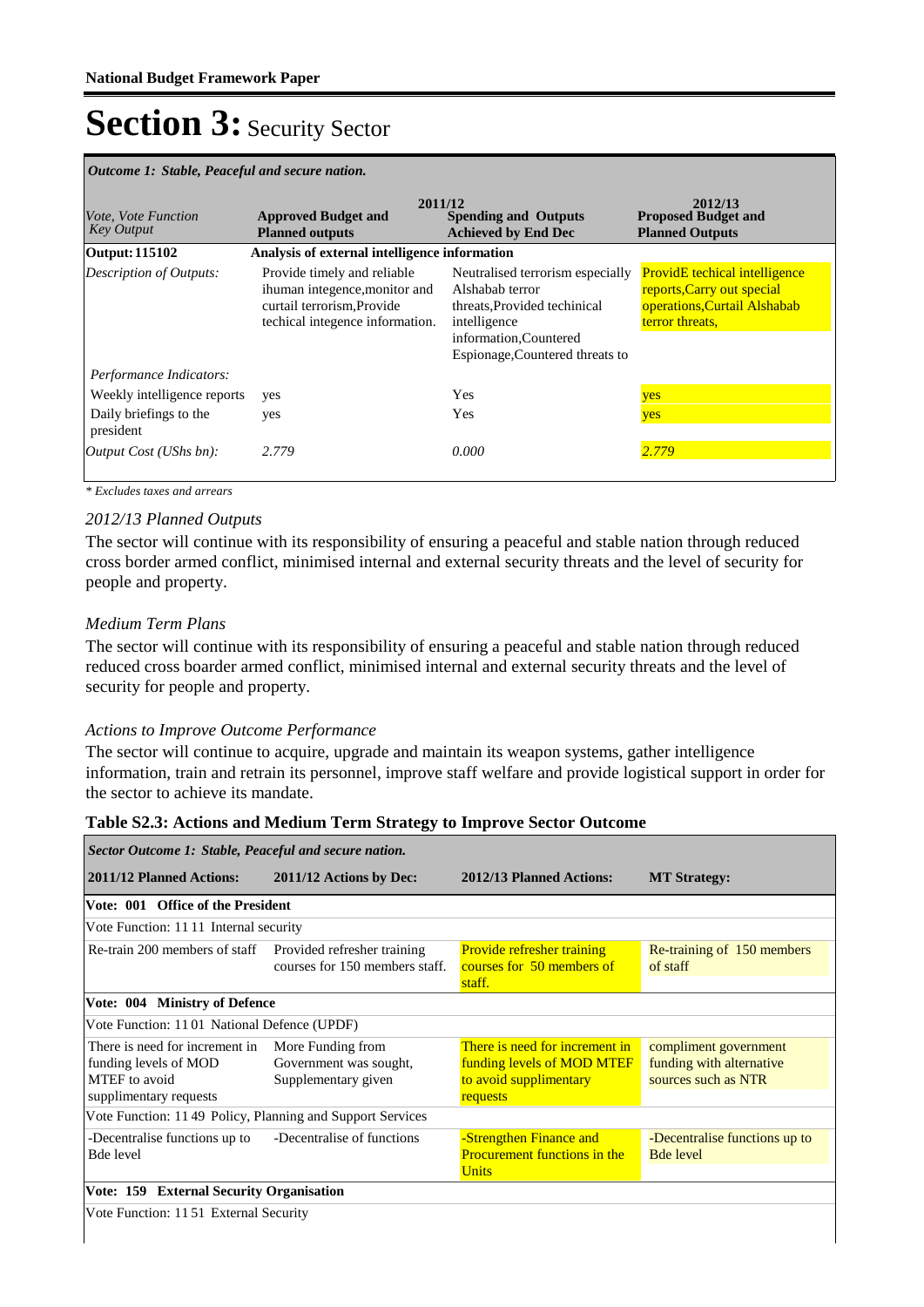| Sector Outcome 1: Stable, Peaceful and secure nation.                                          |                                                                                                                   |                                                                                                                 |                                                                                                    |  |  |
|------------------------------------------------------------------------------------------------|-------------------------------------------------------------------------------------------------------------------|-----------------------------------------------------------------------------------------------------------------|----------------------------------------------------------------------------------------------------|--|--|
| 2011/12 Planned Actions:                                                                       | 2011/12 Actions by Dec:                                                                                           | 2012/13 Planned Actions:                                                                                        | <b>MT Strategy:</b>                                                                                |  |  |
| increase foreign deployments.                                                                  | Increased liaison with friendly<br>services.                                                                      | Open new field<br>stations, increase foreign<br>deployments                                                     | Increase foreign deployments,<br>recruit new assets with acess,<br>open new field stations abroad. |  |  |
| Scale up train to manage the<br>challenges. Step up liaison<br>with friendly foreign services. | Trained a few staff on use of<br>technical equipments and<br>capacity building<br>workshops, semiars, conferences | Scale up training of staff in<br>laguages, handling of<br>techinical equipment and<br>analysis of intelligence. | Build an expertise manpower<br>competent enough to handle<br>intelligence operations.              |  |  |
| arquire modern techinical and<br>comunication equipment.                                       | Procured survaillence<br>equipments and mentained the<br>existing ones. Trained staff in<br>languages             | <b>Acquire</b> modern<br>communication and update<br>techinical equipment.                                      | <b>Budget for communication</b><br>equipment.                                                      |  |  |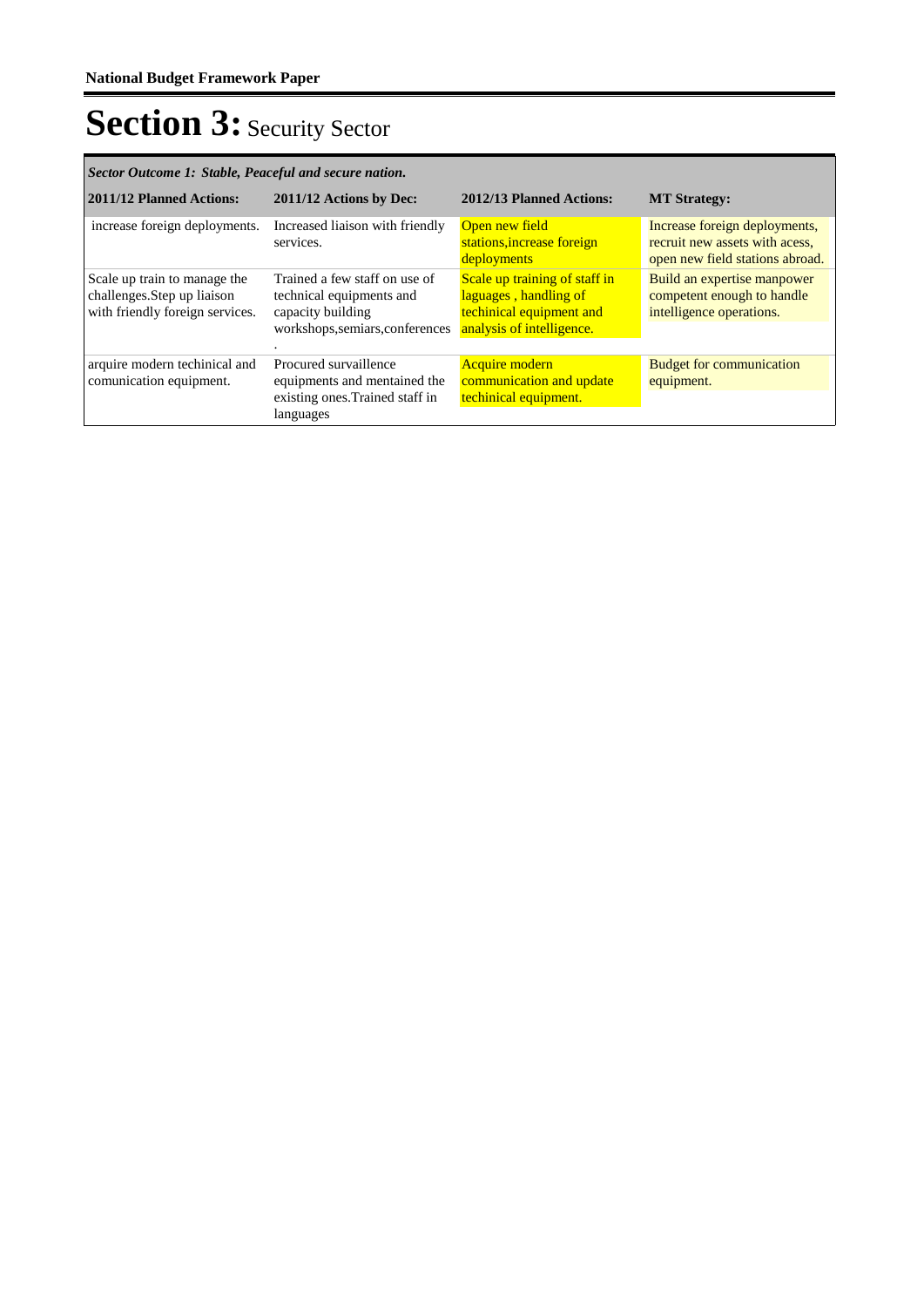#### **(ii) Outcome 2: Effective, efficient and credible security capacity that readily addresses internal and external threats.**

#### *Status of Sector Outcomes*

The table below sets out the status of sector outcomes in terms of key sector outcome indicators.

#### **Table S2.1: Sector Outcome Indicators**

| Outcome 2: Effective, efficient and credible security capacity that readily addresses internal and external threats. |                    |               |                    |  |  |  |
|----------------------------------------------------------------------------------------------------------------------|--------------------|---------------|--------------------|--|--|--|
| <b>Medium Term Forecast</b><br><b>Outcome and Outcome Indicator</b><br>$2012/13$ Target<br><b>Baseline</b>           |                    |               |                    |  |  |  |
| Level/Time of response to national threats                                                                           | Strong $(2010/11)$ | <b>Strong</b> | Strong $(2012/13)$ |  |  |  |
| Level of Professionalism of the security agencies<br>Good (2012/13)<br>Fair $(2010/11)$<br>Good                      |                    |               |                    |  |  |  |

*Performance for the first half of the 2011/12 financial year*

Foreign and internal intelligence data was gathered, analysed and disseminated through technical and human means. Training and retraining of personnel was carried out.

#### **Table S2.2: Key 2012/13 Outputs Contributing to the Sector Outcome\***

| Outcome 2: Effective, efficient and credible security capacity that readily addresses internal and external threats. |                                                                                                                                                                                                                                                                    |                                                                                                                                                                                                                                                       |                                                                                                                                                                                                                                                                                                  |  |  |
|----------------------------------------------------------------------------------------------------------------------|--------------------------------------------------------------------------------------------------------------------------------------------------------------------------------------------------------------------------------------------------------------------|-------------------------------------------------------------------------------------------------------------------------------------------------------------------------------------------------------------------------------------------------------|--------------------------------------------------------------------------------------------------------------------------------------------------------------------------------------------------------------------------------------------------------------------------------------------------|--|--|
| Vote, Vote Function<br><b>Key Output</b>                                                                             | 2011/12<br><b>Approved Budget and</b><br><b>Planned outputs</b>                                                                                                                                                                                                    | <b>Spending and Outputs</b><br><b>Achieved by End Dec</b>                                                                                                                                                                                             | 2012/13<br><b>Proposed Budget and</b><br><b>Planned Outputs</b>                                                                                                                                                                                                                                  |  |  |
| <b>Vote: 004 Ministry of Defence</b>                                                                                 |                                                                                                                                                                                                                                                                    |                                                                                                                                                                                                                                                       |                                                                                                                                                                                                                                                                                                  |  |  |
| Vote Function: 1101 National Defence (UPDF)                                                                          |                                                                                                                                                                                                                                                                    |                                                                                                                                                                                                                                                       |                                                                                                                                                                                                                                                                                                  |  |  |
| <b>Output: 110102</b>                                                                                                | <b>Logistical support</b>                                                                                                                                                                                                                                          |                                                                                                                                                                                                                                                       |                                                                                                                                                                                                                                                                                                  |  |  |
| Description of Outputs:                                                                                              | Logistics procured and<br>delivered to quality, quantity<br>and time; Aircrafts refurbished,<br>maintained and operated.                                                                                                                                           | -Food stuffsworth<br>22,012,448,938/ $=$ were<br>procured to feed inmates,<br>Escorts, patients, medical staff,<br>special activities, training<br>schools, and students in UPDF<br>formal schools reflecting 118%<br>of the annual food stuff budget | Logistics procured and<br>delivered to quality, quantity<br>and time; Aircrafts refurbished,<br>maintained and operated.                                                                                                                                                                         |  |  |
| Performance Indicators:                                                                                              |                                                                                                                                                                                                                                                                    |                                                                                                                                                                                                                                                       |                                                                                                                                                                                                                                                                                                  |  |  |
| Value of uniforms procured                                                                                           | 11.509                                                                                                                                                                                                                                                             | 5.6                                                                                                                                                                                                                                                   | 11.509                                                                                                                                                                                                                                                                                           |  |  |
| Value of litres of fuel<br>procured and supplied                                                                     | 10.333                                                                                                                                                                                                                                                             | 18.3                                                                                                                                                                                                                                                  | 10.304                                                                                                                                                                                                                                                                                           |  |  |
| Value of food procured and<br>supplied                                                                               | 18.817                                                                                                                                                                                                                                                             | 22.01                                                                                                                                                                                                                                                 | 18.895                                                                                                                                                                                                                                                                                           |  |  |
| Output Cost (UShs bn):                                                                                               | 63.190                                                                                                                                                                                                                                                             | 0.000                                                                                                                                                                                                                                                 | 81.796                                                                                                                                                                                                                                                                                           |  |  |
| <b>Output: 110105</b>                                                                                                | <b>Force welfare</b>                                                                                                                                                                                                                                               |                                                                                                                                                                                                                                                       |                                                                                                                                                                                                                                                                                                  |  |  |
| Description of Outputs:                                                                                              | Pay salaries on time; Pay<br>allowances; Provide medicare<br>including the medical Insurance<br>scheme to UPDF; Welfare<br>projects (SACCO, Army Shop,<br>UPDF spouses); Formal<br><b>Education</b> programmes<br>undertaken;Implement annual<br>medical workplan. | Salaries of troops were paid on<br>time; NMS delivered the<br>required drugs and sundries;<br>Formal Education was provided                                                                                                                           | Pay salaries on time; Pay<br>allowances; Provide medicare;<br>Welfare projects (WaSACCO,<br>Defence Forces Shop, UPDF<br>spouses) implemented; Formal<br><b>Education programmes</b><br>implemented, Pension and<br>gratuity for troops processed,<br>Decent burials provided for the<br>troops. |  |  |
| Performance Indicators:                                                                                              |                                                                                                                                                                                                                                                                    |                                                                                                                                                                                                                                                       |                                                                                                                                                                                                                                                                                                  |  |  |
| Salaries paid by 28th of each Yes<br>month                                                                           |                                                                                                                                                                                                                                                                    | Yes                                                                                                                                                                                                                                                   | Yes                                                                                                                                                                                                                                                                                              |  |  |
| Required % of med-care<br>services accessible to UPDF<br>soldiers                                                    | 8.692                                                                                                                                                                                                                                                              | 65                                                                                                                                                                                                                                                    | 65                                                                                                                                                                                                                                                                                               |  |  |
| No. of children enrolled in<br>UPDF formal schools.                                                                  | 41179                                                                                                                                                                                                                                                              | 41179                                                                                                                                                                                                                                                 | 41179                                                                                                                                                                                                                                                                                            |  |  |
| Output Cost (UShs bn):                                                                                               | 412.009                                                                                                                                                                                                                                                            | 0.000                                                                                                                                                                                                                                                 | 423.669                                                                                                                                                                                                                                                                                          |  |  |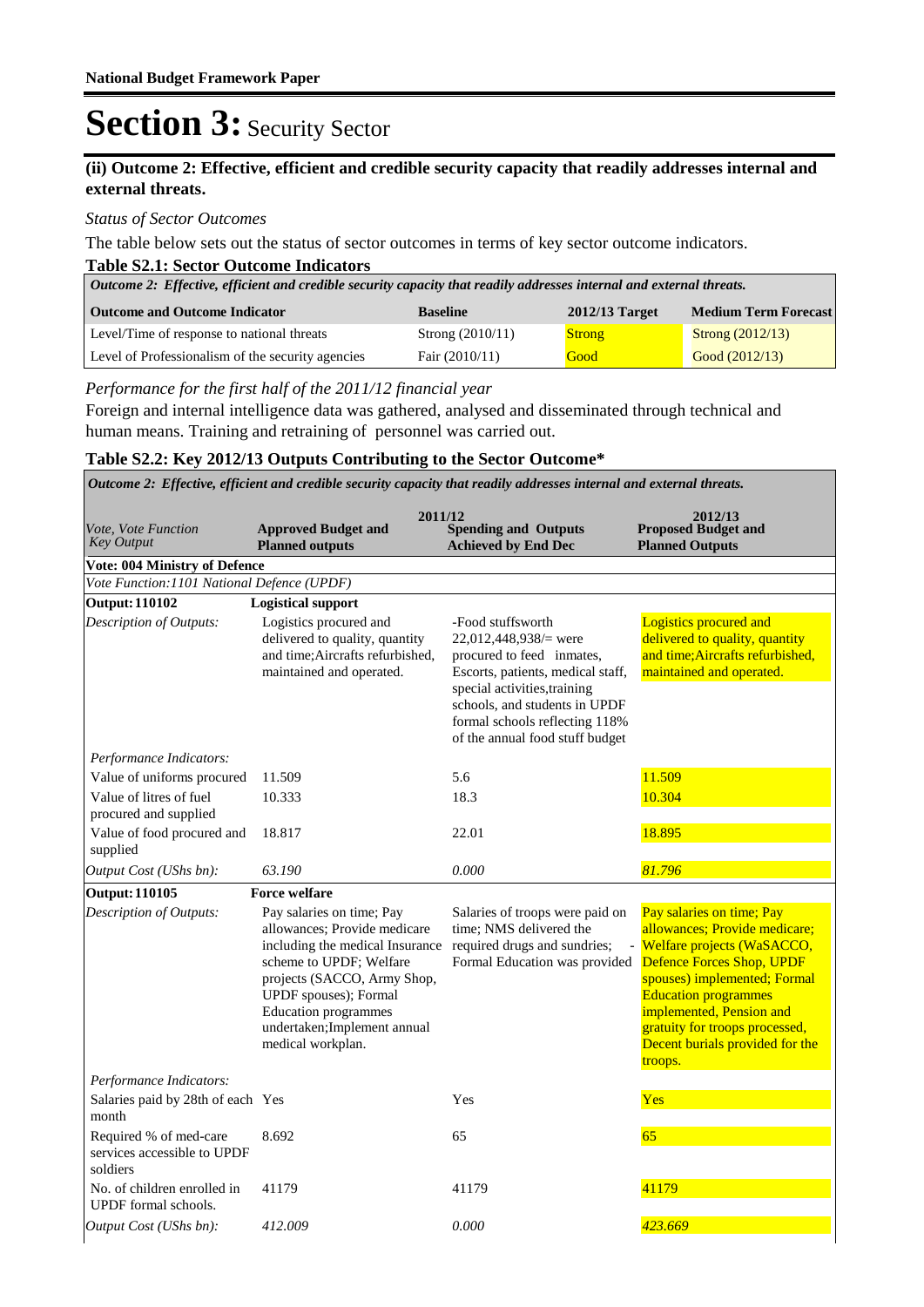| Outcome 2: Effective, efficient and credible security capacity that readily addresses internal and external threats. |                                                                                                                                                                                                                                                 |                                                                                                                                                                  |                                                                                                                                                                           |  |  |  |  |
|----------------------------------------------------------------------------------------------------------------------|-------------------------------------------------------------------------------------------------------------------------------------------------------------------------------------------------------------------------------------------------|------------------------------------------------------------------------------------------------------------------------------------------------------------------|---------------------------------------------------------------------------------------------------------------------------------------------------------------------------|--|--|--|--|
| Vote, Vote Function<br><b>Key Output</b>                                                                             | 2011/12<br><b>Approved Budget and</b><br><b>Planned outputs</b>                                                                                                                                                                                 | <b>Spending and Outputs</b><br><b>Achieved by End Dec</b>                                                                                                        | 2012/13<br><b>Proposed Budget and</b><br><b>Planned Outputs</b>                                                                                                           |  |  |  |  |
| <b>Vote: 159 External Security Organisation</b>                                                                      |                                                                                                                                                                                                                                                 |                                                                                                                                                                  |                                                                                                                                                                           |  |  |  |  |
| Vote Function:1151 External Security                                                                                 |                                                                                                                                                                                                                                                 |                                                                                                                                                                  |                                                                                                                                                                           |  |  |  |  |
| <b>Output: 115101</b>                                                                                                | Foreign intelligence data collection                                                                                                                                                                                                            |                                                                                                                                                                  |                                                                                                                                                                           |  |  |  |  |
| Description of Outputs:                                                                                              | Prevent Insurgency, Provide<br>quality timely intelligence<br>reports, Provide economic<br>intelligence, Infiltrate and<br>prevent Terrorism, Mentain staff Somalia under AMISOM<br>under AMISOM in<br>Somalia, Increase foreign<br>deployments | Provided intelligence<br>reports, Prevented political<br>subversion, Monitored ADF and<br>LRA.Mentained staff in                                                 | <b>Counter terrorism</b><br>threats.Prevent<br><b>Insurgency, Mentain staff under</b><br><b>AMISOM, Prevent threats to the</b><br>oil industry, Reduce organised<br>crime |  |  |  |  |
| Performance Indicators:                                                                                              |                                                                                                                                                                                                                                                 |                                                                                                                                                                  |                                                                                                                                                                           |  |  |  |  |
| Technical intelligence data<br>collected                                                                             | yes                                                                                                                                                                                                                                             | Yes                                                                                                                                                              | yes                                                                                                                                                                       |  |  |  |  |
| Human intelligence data<br>collected                                                                                 | yes                                                                                                                                                                                                                                             | Yes                                                                                                                                                              | yes                                                                                                                                                                       |  |  |  |  |
| Output Cost (UShs bn):                                                                                               | 3.774                                                                                                                                                                                                                                           | 0.000                                                                                                                                                            | 3.774                                                                                                                                                                     |  |  |  |  |
| <b>Output: 115102</b>                                                                                                | Analysis of external intelligence information                                                                                                                                                                                                   |                                                                                                                                                                  |                                                                                                                                                                           |  |  |  |  |
| Description of Outputs:                                                                                              | Provide timely and reliable<br>ihuman integence, monitor and<br>curtail terrorism, Provide<br>techical integence information.                                                                                                                   | Neutralised terrorism especially<br>Alshabab terror<br>threats, Provided techinical<br>intelligence<br>information, Countered<br>Espionage, Countered threats to | ProvidE techical intelligence<br>reports, Carry out special<br>operations, Curtail Alshabab<br>terror threats,                                                            |  |  |  |  |
| Performance Indicators:                                                                                              |                                                                                                                                                                                                                                                 |                                                                                                                                                                  |                                                                                                                                                                           |  |  |  |  |
| Weekly intelligence reports                                                                                          | yes                                                                                                                                                                                                                                             | Yes                                                                                                                                                              | yes                                                                                                                                                                       |  |  |  |  |
| Daily briefings to the<br>president                                                                                  | yes                                                                                                                                                                                                                                             | Yes                                                                                                                                                              | yes                                                                                                                                                                       |  |  |  |  |
| Output Cost (UShs bn):                                                                                               | 2.779                                                                                                                                                                                                                                           | 0.000                                                                                                                                                            | 2.779                                                                                                                                                                     |  |  |  |  |

*\* Excludes taxes and arrears*

#### *2012/13 Planned Outputs*

The sector will continue to collect and analyze foreign and internal intelligence information through technical and human means so as to achieve this outcome.

#### *Medium Term Plans*

The sector will continue to collect and analyse foreign and internal intelligence information through technical and human means so as to achieve this outcome.

#### *Actions to Improve Outcome Performance*

The sector will continue training and retraining of Personnel and acquisition of equipment.

#### **Table S2.3: Actions and Medium Term Strategy to Improve Sector Outcome**

*Sector Outcome 2: Effective, efficient and credible security capacity that readily addresses internal and external threats.*

| <b>2011/12 Planned Actions:</b>       | 2011/12 Actions by Dec:                                     | 2012/13 Planned Actions:              | <b>MT Strategy:</b>                                                       |
|---------------------------------------|-------------------------------------------------------------|---------------------------------------|---------------------------------------------------------------------------|
| Vote: 001 Office of the President     |                                                             |                                       |                                                                           |
| Vote Function: 1111 Internal security |                                                             |                                       |                                                                           |
| communication equipment               | Acquire modern technical and Assorted classified equipment. | <b>Assorted classified equipment.</b> | Build an efficient system on<br>technical and communication<br>equipment. |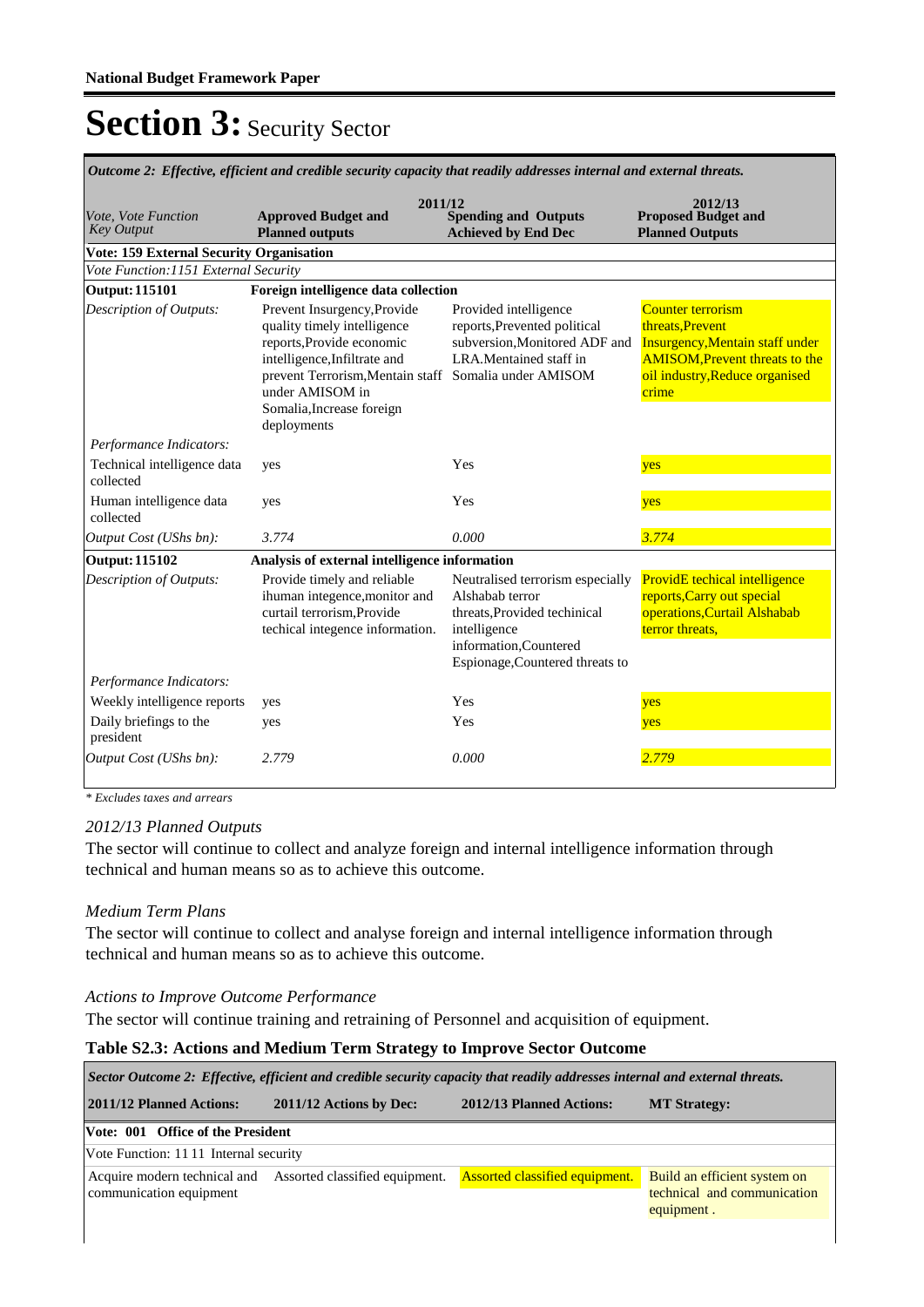| Sector Outcome 2: Effective, efficient and credible security capacity that readily addresses internal and external threats. |                                                    |                                                                                        |                                                                             |  |  |
|-----------------------------------------------------------------------------------------------------------------------------|----------------------------------------------------|----------------------------------------------------------------------------------------|-----------------------------------------------------------------------------|--|--|
| 2011/12 Planned Actions:                                                                                                    | 2011/12 Actions by Dec:                            | 2012/13 Planned Actions:                                                               | <b>MT Strategy:</b>                                                         |  |  |
| Continue enhacing<br>networking mechanisms for<br>intelligence collection net<br>work within and outside the<br>country     | De -briefed the intelligence<br>collection network | De -brief the intelligence<br>collection net work                                      | Build a wide and better<br>facilitated intelligence<br>collection network.  |  |  |
| Vote: 004 Ministry of Defence                                                                                               |                                                    |                                                                                        |                                                                             |  |  |
| Vote Function: 1101 National Defence (UPDF)                                                                                 |                                                    |                                                                                        |                                                                             |  |  |
| Acquire more land                                                                                                           | No Land Acquired yet                               | Secure and title all UPDF Land                                                         | - Securing all UPDF land                                                    |  |  |
| Build more health facilities in<br>UPDF and improve the<br>existing ones                                                    | -More Health Centres were<br>built                 | <b>Build more health facilities in</b><br><b>UPDF</b> and improve the<br>existing ones | - Customize the National<br><b>Health Policy and Plan to</b><br><b>UPDF</b> |  |  |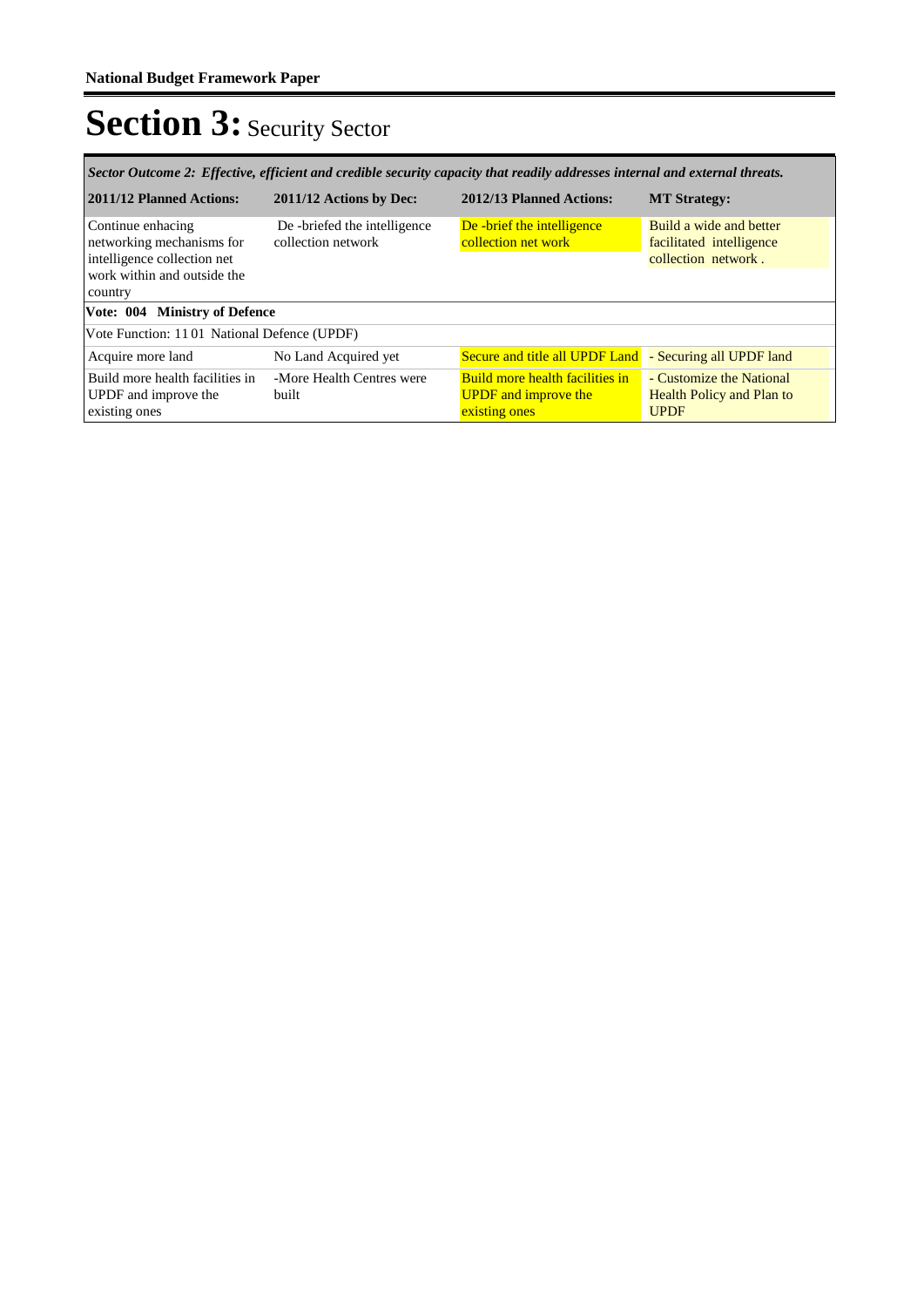#### **(iii) Outcome 3: Contributory role in the stability of the African region and UN member states**

#### *Status of Sector Outcomes*

The table below sets out the status of sector outcomes in terms of key sector outcome indicators.

| <b>Table S2.1: Sector Outcome Indicators</b>                                             |                 |                  |                             |  |  |
|------------------------------------------------------------------------------------------|-----------------|------------------|-----------------------------|--|--|
| Outcome 3: Contributory role in the stability of the African region and UN member states |                 |                  |                             |  |  |
| <b>Outcome and Outcome Indicator</b>                                                     | <b>Baseline</b> | $2012/13$ Target | <b>Medium Term Forecast</b> |  |  |
| No of regional/international peace initiatives                                           | 5(2010/11)      |                  | 8(2012/13)                  |  |  |
| involving Ugandan security forces                                                        |                 |                  |                             |  |  |

#### *Performance for the first half of the 2011/12 financial year*

The sector has continued to play its contributory role in Somalia through AMISOM. Together with Burundi and other contributing stakeholders, Mogadishu was liberated. The joint operations by the Government of Southern Sudan, DRC and Central African Republic have been successful.

#### **Table S2.2: Key 2012/13 Outputs Contributing to the Sector Outcome\***

**Spending and Outputs Achieved by End Dec Approved Budget and Planned outputs Proposed Budget and Planned Outputs 2011/12** *Vote, Vote Function Key Output* **2012/13** *Outcome 3: Contributory role in the stability of the African region and UN member states* **Vote: 004 Ministry of Defence** *Vote Function:1101 National Defence (UPDF)* **Output: 110106 Train to enhance combat readiness** UPDF training programme Implemented; Pilots and other technical staff trained in Airforce Qtr of the FY; Pilots and other UPDF training programme was Implemented in the 1st and 2nd technical staff were also trained in Airforce UPDF training programme Implemented. The courses are specialised, advanced, basic and leadership courses.Pilots and other technical staff trained in **Airforce** *Output Cost (UShs bn): 13.305 0.000 13.352 Description of Outputs: Performance Indicators:* Number of Leadership Courses undertaken  $3 \overline{3}$ Number of Basic Courses undertaken 4 and 4 and 4 and 4 and 4 and 4 and 4 and 4 and 4 and 4 and 4 and 4 and 4 and 4 and 4 and 4 and 4 and 4 and 4 Number of Advanced Courses undertaken 5 5 Number of Specialised Courses undertaken 8 8 No. of UPDF personnel trained and retrained 3221 6000 **Vote: 159 External Security Organisation** *Vote Function:1151 External Security* **Output: 115101 Foreign intelligence data collection** Prevent Insurgency,Provide quality timely intelligence reports,Provide economic intelligence,Infiltrate and prevent Terrorism,Mentain staff Somalia under AMISOM under AMISOM in Somalia,Increase foreign deployments Provided intelligence reports,Prevented political subversion,Monitored ADF and LRA.Mentained staff in Counter terrorism threats,Prevent Insurgency,Mentain staff under AMISOM,Prevent threats to the oil industry,Reduce organised crime *Output Cost (UShs bn): 3.774 0.000 3.774 Description of Outputs: Performance Indicators:* Technical intelligence data collected yes Yes <mark>yes</mark> Human intelligence data collected yes Yes yes yes yes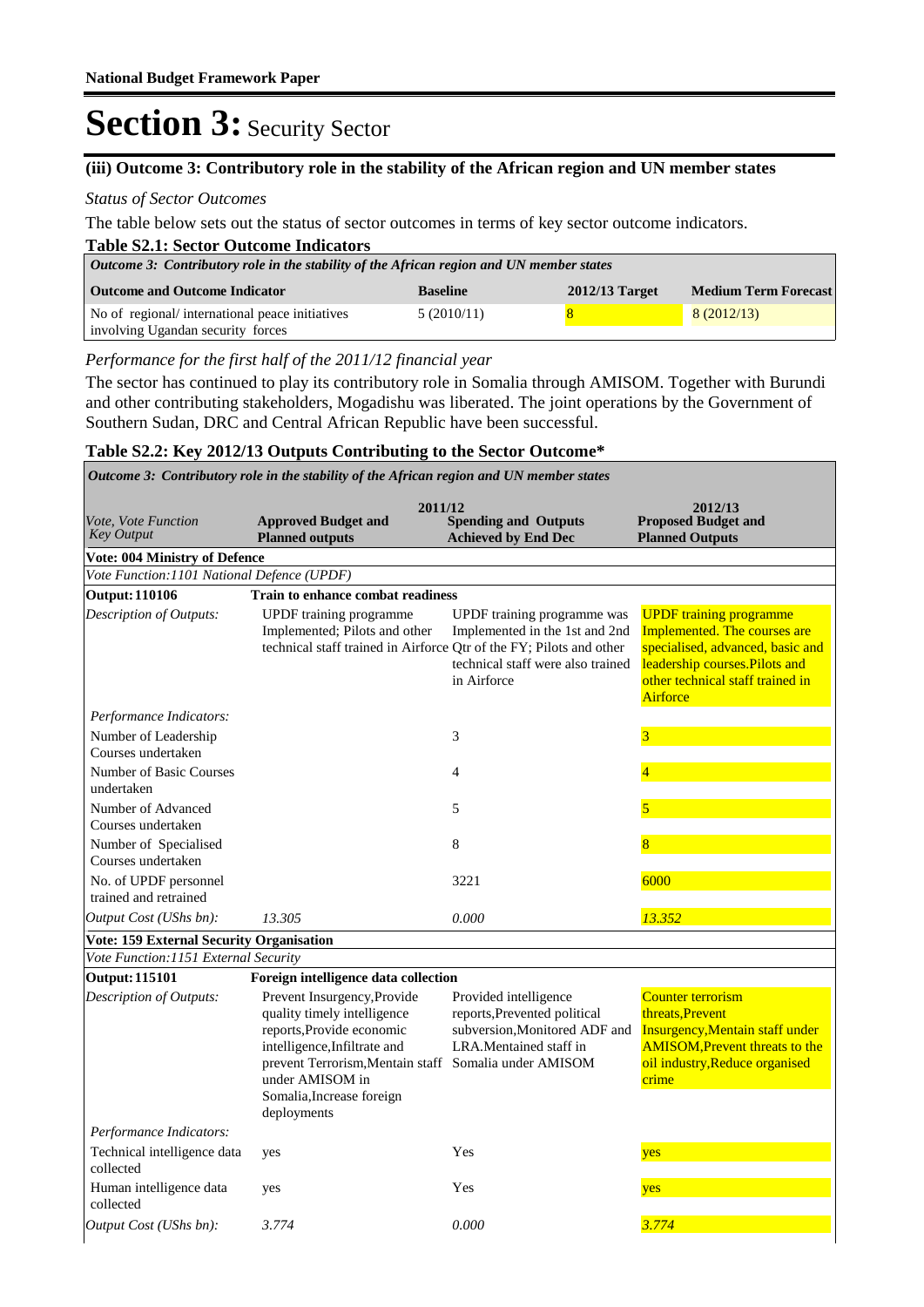*\* Excludes taxes and arrears*

#### *2012/13 Planned Outputs*

The sector will continue to play its role in supporting and enhancing stability and security in the African region. The AMISOM mission will be continued.

#### *Medium Term Plans*

The sector will continue to play its role in supporting and enhancing stability and security in the african region.

#### *Actions to Improve Outcome Performance*

There is an agreement among the EAC Nations to upgrade the memorandum of understanding on Defence and Security Affiars to a protocol. The sector seeks more funding in the area of annual subscription to international agencies specifically to EASF.

#### **Table S2.3: Actions and Medium Term Strategy to Improve Sector Outcome**

| Sector Outcome 3: Contributory role in the stability of the African region and UN member states |                                                                           |                                                                                  |                          |  |  |  |
|-------------------------------------------------------------------------------------------------|---------------------------------------------------------------------------|----------------------------------------------------------------------------------|--------------------------|--|--|--|
| 2011/12 Planned Actions:                                                                        | 2011/12 Actions by Dec:                                                   | 2012/13 Planned Actions:                                                         | <b>MT Strategy:</b>      |  |  |  |
|                                                                                                 | Vote: 001 Office of the President                                         |                                                                                  |                          |  |  |  |
| Vote Function: 1111 Internal security                                                           |                                                                           |                                                                                  |                          |  |  |  |
| Acquire modern technical and<br>communication equipment                                         | Procured and acquired<br>assorted technical and<br>communition equipment. | <b>Procured and acquired</b><br>assorted technical and<br>communition equipment. | Acquire modern equipment |  |  |  |

#### **(iv) Efficiency of Sector Budget Allocations**

The sector will continue to train and retrain personnel in planning, procurement and audit functions to ensure improvement in effeciency and value for money.

#### **Table S2.4: Allocations to Key Sector and Service Delivery Outputs over the Medium Term**

|                                 | $(i)$ Allocation (Shs Bn) |       |                                 | $(ii)$ % Sector Budget |          |          |                                 |          |
|---------------------------------|---------------------------|-------|---------------------------------|------------------------|----------|----------|---------------------------------|----------|
| <b>Billion Uganda Shillings</b> |                           |       | 2011/12 2012/13 2013/14 2014/15 |                        |          |          | 2011/12 2012/13 2013/14 2014/15 |          |
| <b>Key Sector</b>               | 926.6                     | 676.7 | 787.5                           | 864.3                  | $95.1\%$ | $93.3\%$ | 94.0%                           | $92.6\%$ |
| Service Delivery                | 926.6                     | 676.7 | 787.5                           | 864.3                  | $95.1\%$ | $93.3\%$ | 94.0%                           | 92.6%    |

N/A

#### **Table S2.5: Key Unit Costs of Services in the Sector (Shs '000)**

| <b>Unit Cost</b><br><b>Description</b>                           | Actual<br>2010/11 | <b>Planned</b><br>2011/12 | <b>Proposed</b><br>2012/13 | <b>Costing Assumptions and Reasons for any Changes</b><br>and Variations from Plan |
|------------------------------------------------------------------|-------------------|---------------------------|----------------------------|------------------------------------------------------------------------------------|
| Vote: 001 Office of the President                                |                   |                           |                            |                                                                                    |
| <i>Vote Function: 1111 Internal security</i>                     |                   |                           |                            |                                                                                    |
| Collection of internal<br>intelligence                           | 21,797,214        | 21,797,214                | 21,797,214                 | Assumption that I unit is equal x number of staff units                            |
| <b>Vote: 004 Ministry of Defence</b>                             |                   |                           |                            |                                                                                    |
| Vote Function: 1101 National Defence (UPDF)                      |                   |                           |                            |                                                                                    |
| Cost of training 1<br><b>UPDF</b> soldier                        | 1.013             | 1,860                     | 2,225                      | On average, 6,000 soldiers are trained anually                                     |
| Cost of providing<br>welfare support to 1<br><b>UPDF</b> soldier | 2.137             | 4,463                     | 8,234                      | Average Force Strength is 50,000.                                                  |
| Vote: 159 External Security Organisation                         |                   |                           |                            |                                                                                    |

*Vote Function:1151 External Security*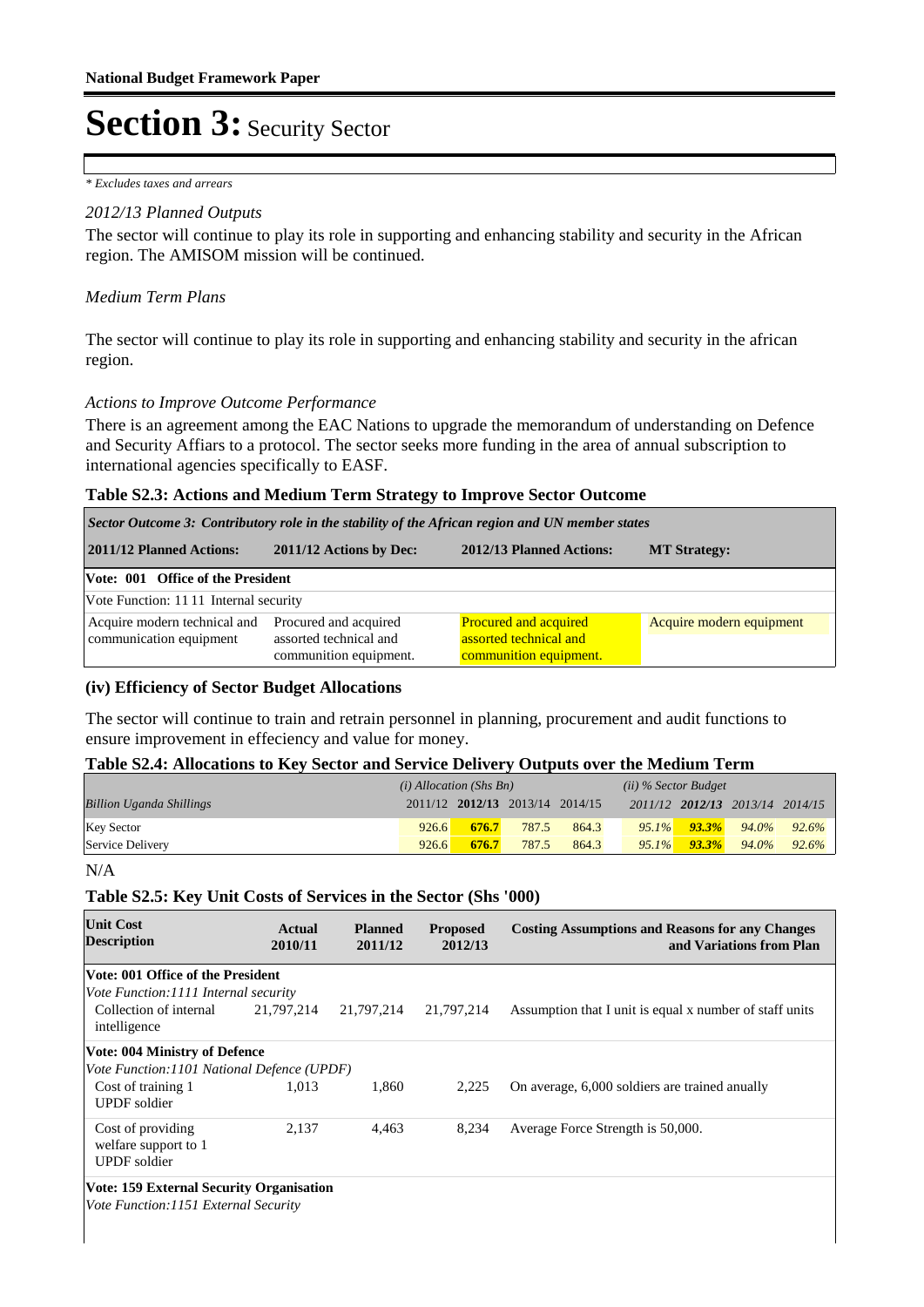| <b>Unit Cost</b><br><b>Description</b>                          | Actual<br>2010/11 | <b>Planned</b><br>2011/12 | <b>Proposed</b><br>2012/13 | <b>Costing Assumptions and Reasons for any Changes</b><br>and Variations from Plan         |
|-----------------------------------------------------------------|-------------------|---------------------------|----------------------------|--------------------------------------------------------------------------------------------|
| Procurement of<br>intelligence from<br>foreign inteligence orgs | 17.917            | 13.500                    | 55,000                     | Prices are unpredictable depending on the nature and<br>source of intelligence             |
| Opening New field<br>stations                                   | 42.222            | 23,750                    | 40,000                     | Increase in the level of activities and emergency<br>security operations not budgeted for, |
| Maintaining techinical<br>intelligenceoperational<br>centres    | 160,000           | 210,000                   | 350,000                    | Exchange rate variations                                                                   |

#### **(v) Sector Investment Plans**

Over the medium term, the sector's funding levels for capital purchases are shs 462.265bn, shs 337.028bn and shs 370.833bn for FY 2012/13, FY 2013/14 and FY 2014/15 respectively. The total budget allocation over the medium term on capital purchases is shs 1,170.128bn. This item includes the AMISOM funding that is only reflected in the ceilings of FY 2012/13.

#### **Table S2.6: Allocations to Capital Investment over the Medium Term**

|                                           | $(i)$ Allocation (Shs Bn) |              |                                 | $(ii)$ % Sector Budget |           |           |                         |           |
|-------------------------------------------|---------------------------|--------------|---------------------------------|------------------------|-----------|-----------|-------------------------|-----------|
| <b>Billion Uganda Shillings</b>           |                           |              | 2011/12 2012/13 2013/14 2014/15 |                        |           |           | 2011/12 2012/13 2013/14 | 2014/15   |
| Consumption Expendture (Outputs Provided) | 948.8                     | <b>699.1</b> | 812.7                           | 904.6                  | 97.3%     | $96.4\%$  | 97.0%                   | 96.9%     |
| Investment (Capital Purchases)            | 26.1                      | 26.1         | 25.4                            | 28.6                   | $2.7\%$   | 3.6%      | $3.0\%$                 | $3.1\%$   |
| <b>Grand Total</b>                        | 974.9                     | 725.1        | 838.1                           | 933.2                  | $100.0\%$ | $100.0\%$ | $100.0\%$               | $100.0\%$ |

The major capitals to be made in FY 2012/13 are Construction of Barracks, communication equipment, Transport equipment, machinery and Equipment.

#### **Table S2.7: Major Capital Investments**

| Project                        |                                                                                        | 2011/12                                                                   |                                                                                        | 2012/13                                                                   |
|--------------------------------|----------------------------------------------------------------------------------------|---------------------------------------------------------------------------|----------------------------------------------------------------------------------------|---------------------------------------------------------------------------|
|                                | <b>Vote Function Output</b><br><b>UShs Thousand</b>                                    | <b>Approved Budget, Planned</b><br><b>Outputs (Quantity and Location)</b> | <b>Actual Expenditure and</b><br><b>Outputs by December</b><br>(Quantity and Location) | <b>Proposed Budget, Planned</b><br><b>Outputs (Quantity and Location)</b> |
| Vote:                          | 001<br><b>Office of the President</b>                                                  |                                                                           |                                                                                        |                                                                           |
| <b>Vote Function:</b>          | 1111                                                                                   | <b>Internal security</b>                                                  |                                                                                        |                                                                           |
|                                | Project 0982 Strengthening of Internal Security                                        |                                                                           |                                                                                        |                                                                           |
|                                | 111177 Purchase of<br><b>Specialised</b><br>Machinery &<br>Equipment                   | assorted classified equipment                                             | assorted classified equipment<br>acquired                                              | assorted classified equipment                                             |
|                                | <b>Total</b>                                                                           | 159,882                                                                   | 0                                                                                      | 140,000                                                                   |
|                                | <b>GoU</b> Development                                                                 | 159,882                                                                   | 0                                                                                      | 140,000                                                                   |
|                                | <b>Donor Development</b>                                                               | 0                                                                         | 0                                                                                      | $\theta$                                                                  |
|                                | 111175 Purchase of Motor<br><b>Vehicles and Other</b><br><b>Transport</b><br>Equipment | 06 motor vehicles                                                         | 03 units                                                                               | 04 motor vehicles                                                         |
|                                | <b>Total</b>                                                                           | 662,641                                                                   | 0                                                                                      | 482,000                                                                   |
|                                | <b>GoU</b> Development                                                                 | 662,641                                                                   | 0                                                                                      | 482,000                                                                   |
|                                | <b>Donor Development</b>                                                               | 0                                                                         | 0                                                                                      | $\theta$                                                                  |
| Vote:<br><b>Vote Function:</b> | 004<br><b>Ministry of Defence</b><br>1101<br>Project 0023 Defence Equipment Project    | <b>National Defence (UPDF)</b>                                            |                                                                                        |                                                                           |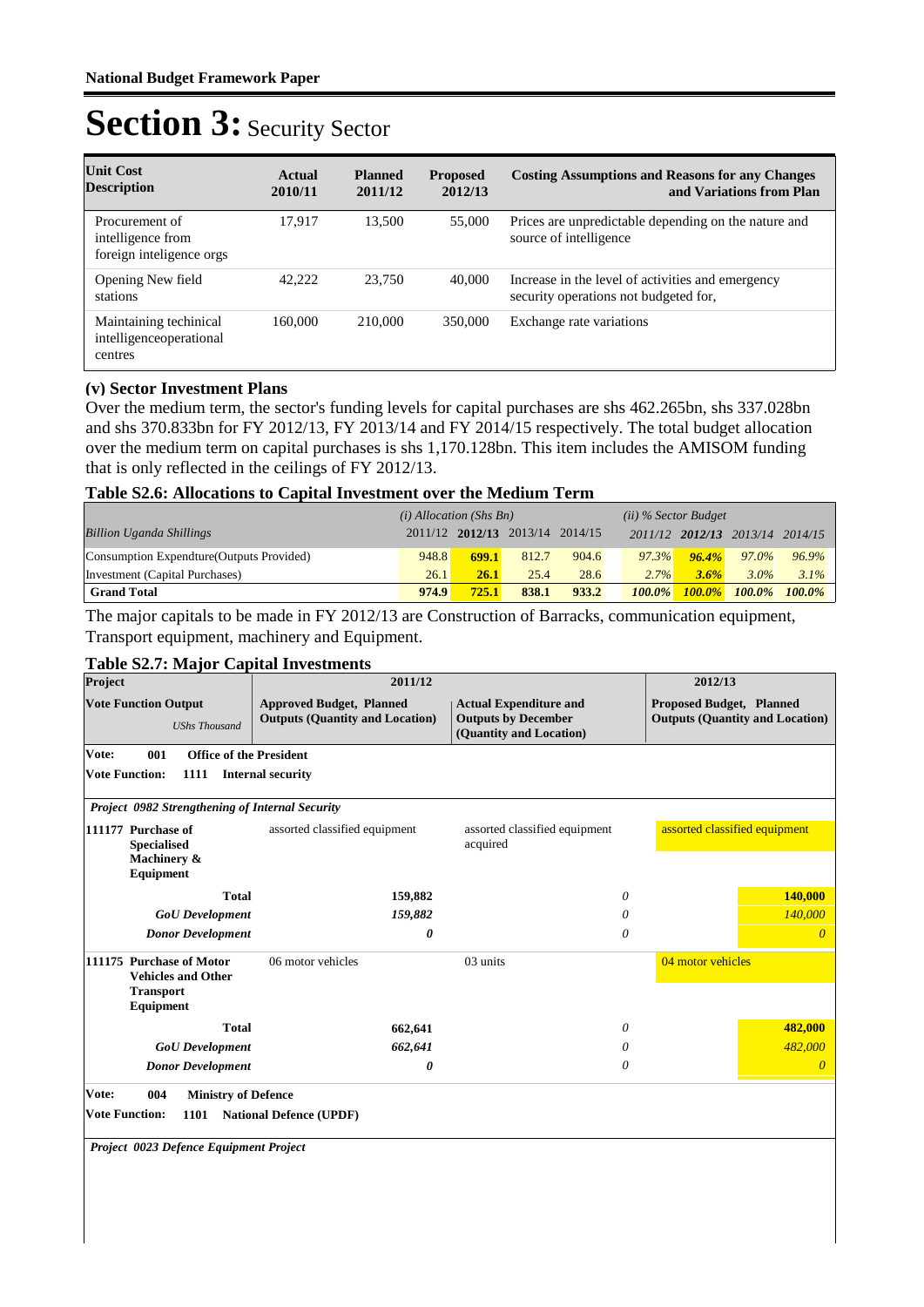| Project<br>2011/12                                                                     |                                                                                         |                                                                           |                                                                                                                                                                                                                                          | 2012/13                                                                              |  |
|----------------------------------------------------------------------------------------|-----------------------------------------------------------------------------------------|---------------------------------------------------------------------------|------------------------------------------------------------------------------------------------------------------------------------------------------------------------------------------------------------------------------------------|--------------------------------------------------------------------------------------|--|
| <b>Vote Function Output</b><br><b>UShs Thousand</b>                                    |                                                                                         | <b>Approved Budget, Planned</b><br><b>Outputs (Quantity and Location)</b> | <b>Actual Expenditure and</b><br><b>Outputs by December</b><br>(Quantity and Location)                                                                                                                                                   | <b>Proposed Budget, Planned</b><br><b>Outputs (Quantity and Location)</b>            |  |
|                                                                                        | <b>Vote Function:</b><br>1101                                                           | <b>National Defence (UPDF)</b>                                            |                                                                                                                                                                                                                                          |                                                                                      |  |
|                                                                                        | 110178 Purchase of Office<br>and Residential<br><b>Furniture and</b><br><b>Fittings</b> | Furniture & fixtures procured                                             | Offices were furnished,<br>furniture and fixtures worth<br>61.5- were procured in the 1st<br>qtr of FY 2011/12.                                                                                                                          | <b>Furniture and fixtures</b>                                                        |  |
|                                                                                        | <b>Total</b>                                                                            | 122,999                                                                   | 0                                                                                                                                                                                                                                        | 122,999                                                                              |  |
|                                                                                        | <b>GoU</b> Development                                                                  | 122,999                                                                   | 0                                                                                                                                                                                                                                        | 122,999                                                                              |  |
|                                                                                        | <b>Donor Development</b>                                                                | 0                                                                         | 0                                                                                                                                                                                                                                        | $\theta$                                                                             |  |
| 110177 Purchase of<br><b>Specialised</b><br>Machinery &<br>Equipment                   |                                                                                         | Machinery and eqpt procured<br>and maintained                             | •Assorted medical and signal<br>equipment, computers, printers,<br>office cabinets and photocopiers<br>were procured                                                                                                                     | Machinery and eqpt (Signal,<br>medical, Airforce and CMI)<br>procured and maintained |  |
|                                                                                        | <b>Total</b>                                                                            | 2,379,525                                                                 | 0                                                                                                                                                                                                                                        | 2,379,525                                                                            |  |
|                                                                                        | <b>GoU</b> Development                                                                  | 2,379,525                                                                 | 0                                                                                                                                                                                                                                        | 2,379,525                                                                            |  |
|                                                                                        | <b>Donor Development</b>                                                                | 0                                                                         | 0                                                                                                                                                                                                                                        | $\theta$                                                                             |  |
| 110175 Purchase of Motor<br><b>Vehicles and Other</b><br><b>Transport</b><br>Equipment |                                                                                         | Vehicles procured                                                         | Serviced contractual obligations<br>for command vehicles, procure<br>10 samil trucks, procure an<br>assortment of spare parts,<br>procure tools and<br>equipment(folk lifts and<br>genarators) and facilitate the<br>board off exercise. | Vehicles procured and Hire-<br>purchase scheme serviced                              |  |
|                                                                                        | <b>Total</b>                                                                            | 15,062,973                                                                | 0                                                                                                                                                                                                                                        | 5,063,000                                                                            |  |
|                                                                                        | <b>GoU</b> Development                                                                  | 15,062,973                                                                | 0                                                                                                                                                                                                                                        | 5,063,000                                                                            |  |
|                                                                                        | <b>Donor Development</b>                                                                | 0                                                                         | $\theta$                                                                                                                                                                                                                                 | $\overline{0}$                                                                       |  |
|                                                                                        |                                                                                         |                                                                           |                                                                                                                                                                                                                                          |                                                                                      |  |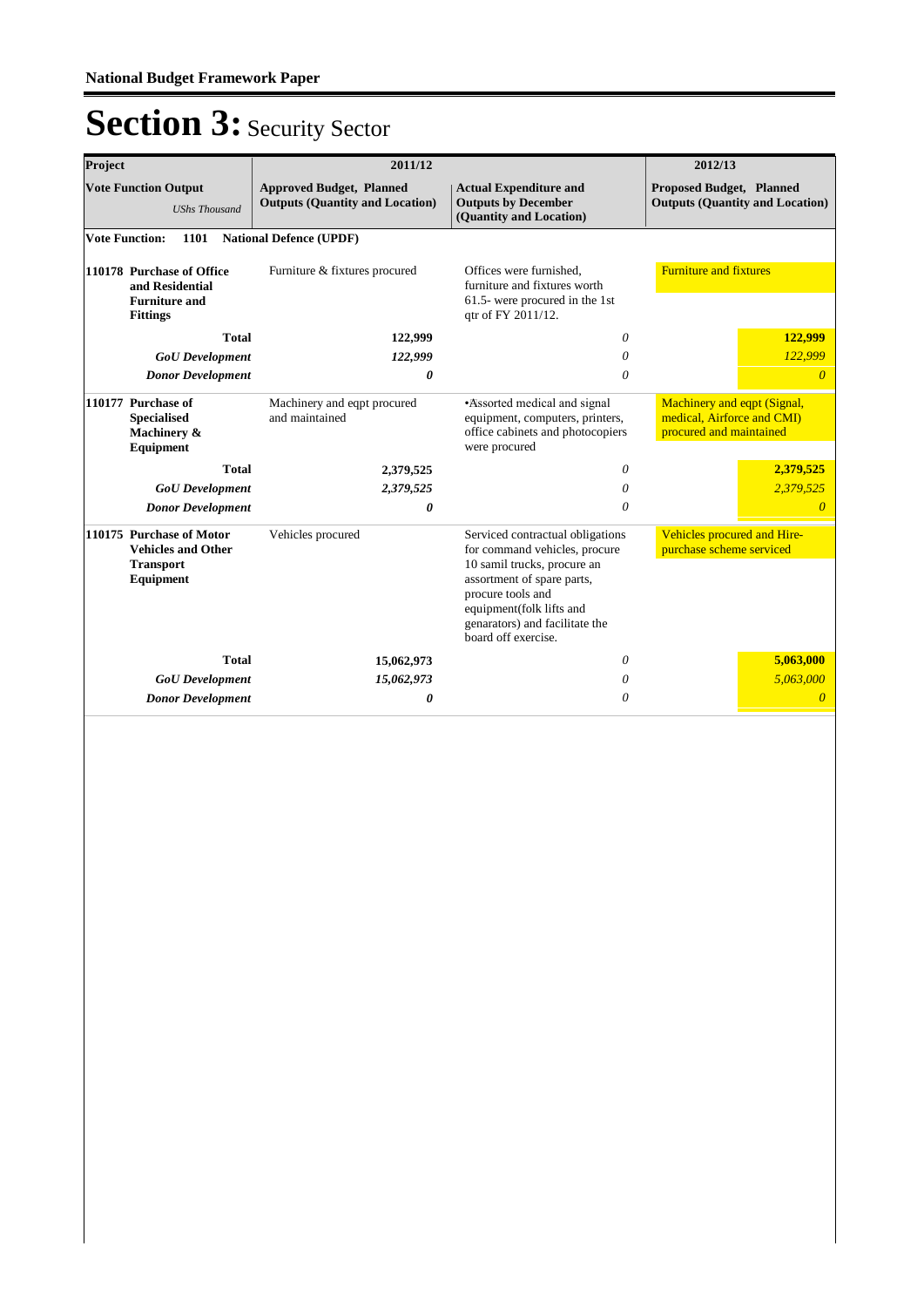| Project                                                                              | 2011/12                                                                   |                                                                                                                                                                                                                                                                                                                                                                                                                                                                                                                                                                                                                                                                                                                                                                                                                                                                                                                                                                                              | 2012/13                                                                   |
|--------------------------------------------------------------------------------------|---------------------------------------------------------------------------|----------------------------------------------------------------------------------------------------------------------------------------------------------------------------------------------------------------------------------------------------------------------------------------------------------------------------------------------------------------------------------------------------------------------------------------------------------------------------------------------------------------------------------------------------------------------------------------------------------------------------------------------------------------------------------------------------------------------------------------------------------------------------------------------------------------------------------------------------------------------------------------------------------------------------------------------------------------------------------------------|---------------------------------------------------------------------------|
| <b>Vote Function Output</b><br><b>UShs Thousand</b>                                  | <b>Approved Budget, Planned</b><br><b>Outputs (Quantity and Location)</b> | <b>Actual Expenditure and</b><br><b>Outputs by December</b><br>(Quantity and Location)                                                                                                                                                                                                                                                                                                                                                                                                                                                                                                                                                                                                                                                                                                                                                                                                                                                                                                       | <b>Proposed Budget, Planned</b><br><b>Outputs (Quantity and Location)</b> |
| <b>Vote Function:</b><br>1101                                                        | <b>National Defence (UPDF)</b>                                            |                                                                                                                                                                                                                                                                                                                                                                                                                                                                                                                                                                                                                                                                                                                                                                                                                                                                                                                                                                                              |                                                                           |
| 110172 Government<br><b>Buildings and</b><br>Administrative<br><b>Infrastructure</b> | Construction, rehabilitation and<br>maintainance of bldgs                 | The ministry has continued to<br>partially implement the DSIIP;<br>The following projects were<br>completed as at Dec 2011;<br>·Nakasongola hospital<br>completed from 90% at start of<br><b>FY</b><br>•Mbarara barracks water system<br>completed from 95% at start of<br><b>FY</b><br>· Mburamizi Phase1<br>(Hospital,CO's house and<br>admin block) completed from<br>80% at start of FY<br>·Nakapiripiriti<br>•HC III completed from 80%<br>•Bondo barracks from 50% to<br>70%<br>•Entebbe air base sewage line<br>from 20% to 50%<br>•Gulu barracks flat rennovation<br>from $60\%$ to $75\%$<br>•Moroto barracks rehabilitation<br>from 78% to 85%<br>•Muhooti barracks<br>rehabilitation from 75% to 80%<br>•Klaweweta RTS from 60% to<br>75%<br>•SFG Road Kaweweta 80 to<br>95%<br>•Bombo GMH Phase 3 (main<br>gate, eye clinic, dental<br>clinic, incinerator, fencing and<br>access road 01 Div) 75% to 95%<br>•Kaweweta ORTLS<br>construction of dormitory block<br>of 50% to 75% | <b>Construction, Rehabilitation</b><br>and maintainance of bldgs          |
| <b>Total</b>                                                                         | 16,050,003                                                                | 0                                                                                                                                                                                                                                                                                                                                                                                                                                                                                                                                                                                                                                                                                                                                                                                                                                                                                                                                                                                            | 16,410,087                                                                |
| <b>GoU</b> Development                                                               | 16,050,003                                                                | $\theta$                                                                                                                                                                                                                                                                                                                                                                                                                                                                                                                                                                                                                                                                                                                                                                                                                                                                                                                                                                                     | 16,410,087                                                                |
| <b>Donor Development</b>                                                             | 0                                                                         | $\theta$                                                                                                                                                                                                                                                                                                                                                                                                                                                                                                                                                                                                                                                                                                                                                                                                                                                                                                                                                                                     | $\boldsymbol{0}$                                                          |
| 110171 Acquisition of Land<br>by Government                                          |                                                                           | ·Surveyed and titled land<br>included:<br>Ntungamo barracks, Mubende<br>Barracks, Kaabong Barracks,<br>Bibia Barracks, Achol Pii<br>Baracks, Sungira Hill Barracks,<br>Kyamugashe Barracks, and<br>extension to TISU Plot 18A<br>Ngabo Rd.<br>•Opened boundaries included:<br>Nakasongora Barracks,<br>Bukalasa land and Jinja Army<br>Cementry.                                                                                                                                                                                                                                                                                                                                                                                                                                                                                                                                                                                                                                             | Land acquired, titled and<br>secured                                      |
| <b>Total</b>                                                                         | 1,479,380                                                                 | 0                                                                                                                                                                                                                                                                                                                                                                                                                                                                                                                                                                                                                                                                                                                                                                                                                                                                                                                                                                                            | 1,119,388                                                                 |
| <b>GoU</b> Development                                                               | 1,479,380                                                                 | $\theta$                                                                                                                                                                                                                                                                                                                                                                                                                                                                                                                                                                                                                                                                                                                                                                                                                                                                                                                                                                                     | 1,119,388                                                                 |
| <b>Donor Development</b>                                                             | 0                                                                         | $\theta$                                                                                                                                                                                                                                                                                                                                                                                                                                                                                                                                                                                                                                                                                                                                                                                                                                                                                                                                                                                     | $\overline{0}$                                                            |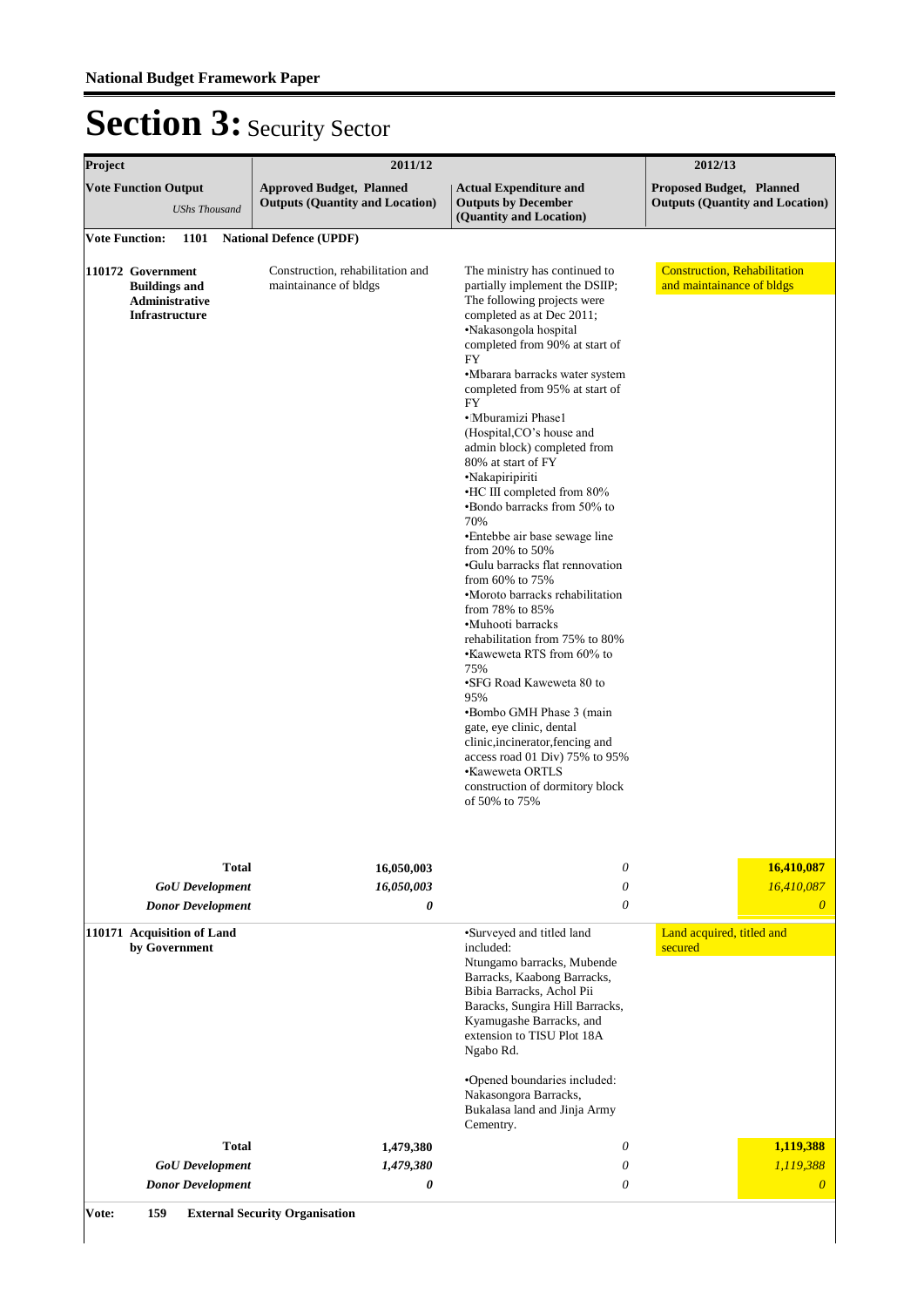| Project                                                               | 2011/12                                                                                                                                             |                                                                                        | 2012/13                                                                                                        |  |
|-----------------------------------------------------------------------|-----------------------------------------------------------------------------------------------------------------------------------------------------|----------------------------------------------------------------------------------------|----------------------------------------------------------------------------------------------------------------|--|
| <b>Vote Function Output</b><br><b>UShs Thousand</b>                   | <b>Approved Budget, Planned</b><br><b>Outputs (Quantity and Location)</b>                                                                           | <b>Actual Expenditure and</b><br><b>Outputs by December</b><br>(Quantity and Location) | <b>Proposed Budget, Planned</b><br><b>Outputs (Quantity and Location)</b>                                      |  |
| <b>Vote Function:</b><br>1151                                         | <b>External Security</b>                                                                                                                            |                                                                                        |                                                                                                                |  |
| Project 0983 Strengthening ESO                                        |                                                                                                                                                     |                                                                                        |                                                                                                                |  |
| 115177 Purchase of<br><b>Specialised</b><br>Machinery &<br>Equipment  | Procurement of surveillence<br>Specialised surveillence<br>equipment.3 members of staff<br>equipment<br>trained in use of surveillence<br>equipment |                                                                                        | <b>Specialised surveillence</b><br>equipment.3 members of staff<br>trained in use of surveillence<br>equipment |  |
| <b>Total</b>                                                          | 280,000                                                                                                                                             | 0                                                                                      | 280,000                                                                                                        |  |
| <b>GoU</b> Development                                                | 280,000                                                                                                                                             |                                                                                        | 280,000                                                                                                        |  |
| <b>Donor Development</b>                                              | 0                                                                                                                                                   | $\theta$                                                                               | $\theta$                                                                                                       |  |
| 115176 Purchase of Office<br>and ICT Equipment,<br>including Software |                                                                                                                                                     | Purchased office ICT<br>equipments and filing cabinets.                                | Computers equipment ansd<br>software                                                                           |  |
| <b>Total</b>                                                          | 63,000                                                                                                                                              | 0                                                                                      | 63,000                                                                                                         |  |
| <b>GoU</b> Development                                                | 63,000                                                                                                                                              | 0                                                                                      | 63,000                                                                                                         |  |
| <b>Donor Development</b>                                              | 0                                                                                                                                                   | 0                                                                                      | $\Omega$                                                                                                       |  |
| <b>Acquisition of Land</b><br>115171<br>by Government                 |                                                                                                                                                     | Unfunded                                                                               |                                                                                                                |  |
| <b>Total</b>                                                          | 50,000                                                                                                                                              | 0                                                                                      | $\mathbf{0}$                                                                                                   |  |
| <b>GoU</b> Development                                                | 50,000                                                                                                                                              | 0                                                                                      | 0                                                                                                              |  |
| <b>Donor Development</b>                                              | 0                                                                                                                                                   | 0                                                                                      | $\Omega$                                                                                                       |  |

### *S3 Proposed Budget Allocations for 2012/13 and the Medium Term*

*This section sets out the proposed sector budget allocations for 2012/13 and the medium term, including major areas of expenditures and any notable changes in allocations.* 

#### **Table S3.1: Past Expenditure and Medium Term Projections by Vote Function**

|                                                 |                    |                        | 2011/12                           | <b>Medium Term Projections</b> |         |         |
|-------------------------------------------------|--------------------|------------------------|-----------------------------------|--------------------------------|---------|---------|
|                                                 | 2010/11<br>Outturn | Appr.<br><b>Budget</b> | <b>Spent by</b><br><b>End Dec</b> | 2012/13                        | 2013/14 | 2014/15 |
| Vote: 001 Office of the President               |                    |                        |                                   |                                |         |         |
| 1111 Internal security                          | 30.824             | 27.211                 | 0.000                             | 27.212                         | 31.427  | 36.185  |
| <b>Total for Vote:</b>                          | 30.824             | 27.211                 | 0.000                             | 27.212                         | 31.427  | 36.185  |
| <b>Vote: 004 Ministry of Defence</b>            |                    |                        |                                   |                                |         |         |
| 1101 National Defence (UPDF)                    | 1,972.518          | 923.497                | 0.000                             | 673.739                        | 778.951 | 853.704 |
| 1149 Policy, Planning and Support Services      | 29.383             | 14.497                 | 0.000                             | 14.503                         | 16.566  | 30.522  |
| <b>Total for Vote:</b>                          | 2.001.902          | 937.993                | 0.000                             | 688.241                        | 795.517 | 884.226 |
| <b>Vote: 159 External Security Organisation</b> |                    |                        |                                   |                                |         |         |
| 1151 External Security                          | 9.399              | 9.667                  | 0.000                             | 9.667                          | 11.164  | 12.820  |
| <b>Total for Vote:</b>                          | 9.399              | 9.667                  | 0.000                             | 9.667                          | 11.164  | 12.820  |
| <b>Total for Sector:</b>                        | 2,042.124          | 974.872                | 0.000                             | 725.120                        | 838.108 | 933.231 |

*\* Excluding Taxes and Arrears and including NTR*

#### **(i) The Total Budget over the Medium Term**

The proposed sector Budget allocation for FY 2012/13 is UGX 993.326 Bn of which 289.334bn, 241.727bn and 462.265bn is for wage, non-wage and development respectively. Over the medium term, the allocation is 993.326bn in FY 2012/13, 945.461bn in FY 13/14 and 1,065.567bn for FY 14/15. This gives a total of 3,004.354bn budget alloaction to the Security sector over the medium term.

#### **(ii) The major expenditure allocations in the sector**

The major expenditure in the sector for FY 2012/13 is National Defence. This vote function caters for the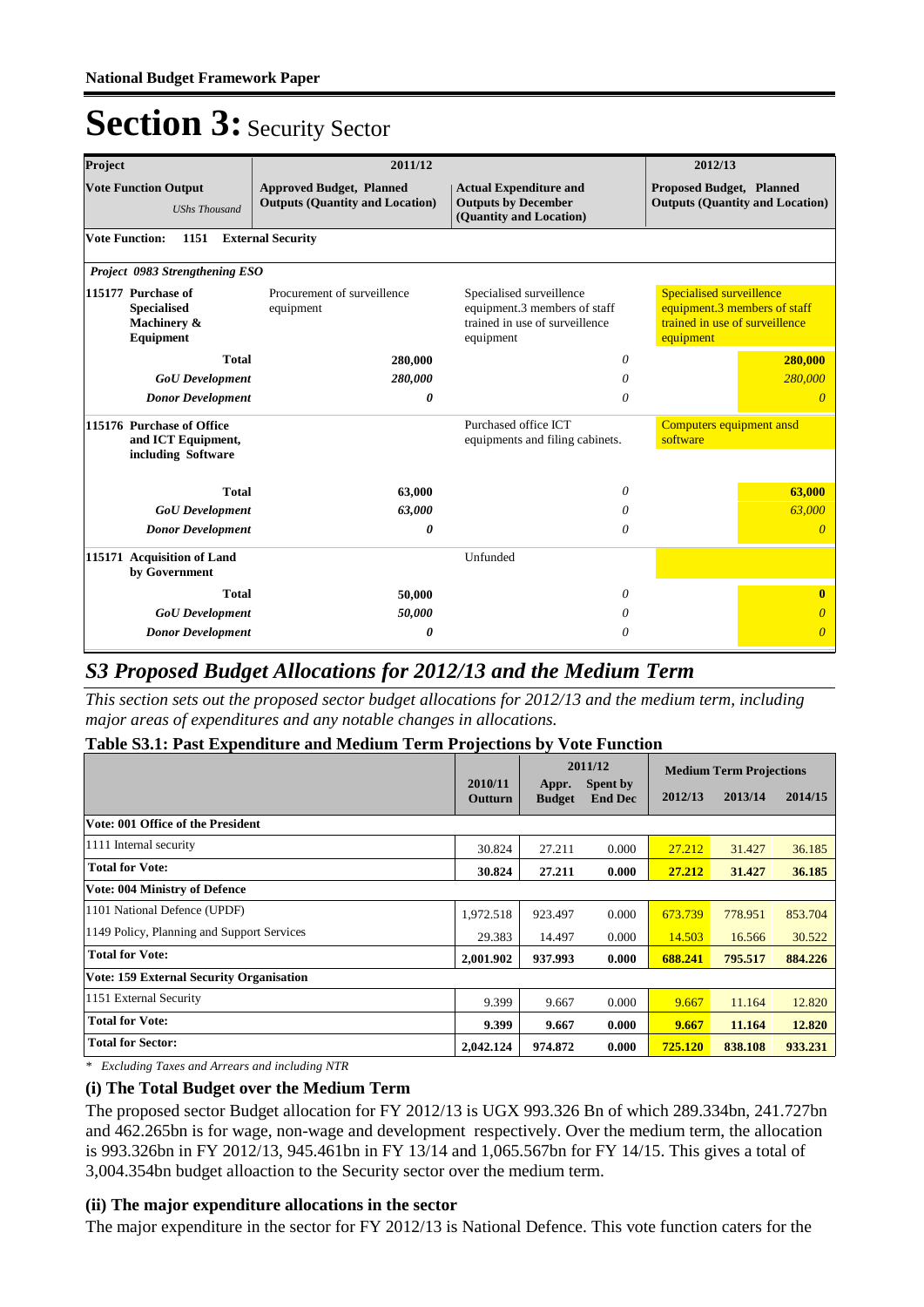welfare of the troops especially for wage, medical and all other welfare items. The Logistical requirements of Fuel, food, transport, clothing, maintenece of vehicles and Aircrafts, Machinery and Equipment are all handled in this votefunction. All capabilty consolidation and training requirements of the troops are catered for under National Defence. The total budget allocation for National Defence in FY 2012/13 is shs 941.975bn.

#### **(iii) The major planned changes in resource allocations within the sector**

There is no significant change in resource allocation except on the AMISOM funding from shs137.441bn to shs155.926bn.

#### **Table S3.2: Major Changes in Sector Resource Allocation**

*\* Excluding Taxes and Arrears*

### *S4: Unfunded Outputs for 2012/13 and the Medium Term*

*This section sets out the highest priotrity outputs in 2012/13 and the medium term which the sector has been unable to fund in its spending plans.*

The major challenges that the sector faces in FY 2012/13 and the medium term are;

1. Perennial underfunding in the areas of; a.Food b. Medical c.Clothing d.Fuel e.Barracks f. Technical and communication equipment g. Maintenance of Aircrafts and vehicles 2. Fluctuating dollar rate

3. High Inflation rate affecting prices especially for Food and Fuel.

4. Accumulated domestic arrears

#### **Table S4.1: Additional Output Funding Requests**

| <b>Additional Requirements for Funding and</b><br>Outputs in 2012/13        | <b>Justification of Requirement for Additional Outputs and Funding</b>                                                         |
|-----------------------------------------------------------------------------|--------------------------------------------------------------------------------------------------------------------------------|
| Vote Function: 1101 Internal security                                       |                                                                                                                                |
| 1111 01 Collection of Internal intelligence<br>Output:                      |                                                                                                                                |
| <b>Funding Requirement (UShs Bn):</b>                                       | 9.105 Enhancement of intelligence collection network capacity and ensure                                                       |
| Threats of Terrorism, Subversion, Espionage,                                | efficiency in intelligence gathering and timely submission of reports thus                                                     |
| <b>Politically Motivated Crimes and Sabotage of</b>                         | contributing to prevention of possible security threats.                                                                       |
| <b>Government Programs</b>                                                  |                                                                                                                                |
| Output:<br>1111 75 Purchase of Motor Vehicles and Other Transport Equipment |                                                                                                                                |
| <b>Funding Requirement (UShs Bn):</b>                                       | 31.579 Improve mobility in intelligence networking and monitoring Government                                                   |
| Replenishment of the existing transport facility.                           | projects and programs                                                                                                          |
| 1111 99 Arrears<br>Output:                                                  |                                                                                                                                |
| <b>Funding Requirement (UShs Bn):</b>                                       | 15.164 Clear the existing stock of arrears to reduce Government indebtedness                                                   |
| Accumulated gratuity amd annual leave arrears                               |                                                                                                                                |
| Vote Function:1102 National Defence (UPDF)                                  |                                                                                                                                |
| 1101 02 Logistical support<br>Output:                                       |                                                                                                                                |
| <b>Funding Requirement (UShs Bn):</b>                                       | 128,000 Currently the UPDAF has acquired more equipment that requires more                                                     |
| Increased maintenence and operation of                                      | funding interms of operation and mainetenence. The ministry also requires                                                      |
|                                                                             | Aircrafts, additional fuel, uniforms and food is required extra funding for clothing, fuel and food for troops to sustain them |
|                                                                             | throughout the FY                                                                                                              |
| Output:<br>1101 05 Force welfare                                            |                                                                                                                                |
| <b>Funding Requirement (UShs Bn):</b>                                       | 36.551 An additional funding in wage and Medical products will improve the                                                     |
| The biggest underfunded areas in Force welfare are                          | soldier's welfare.                                                                                                             |
| wage and medical products.                                                  |                                                                                                                                |
| 1101 06 Train to enhance combat readiness<br>Output:                        |                                                                                                                                |
| <b>Funding Requirement (UShs Bn):</b>                                       | 18.208 To achieve modernisation and professionalisation of the UPDF, there is                                                  |
| There is need to train and retrain more troops.                             | need for continous training and retraining of UPDF soldiers to achieve the                                                     |